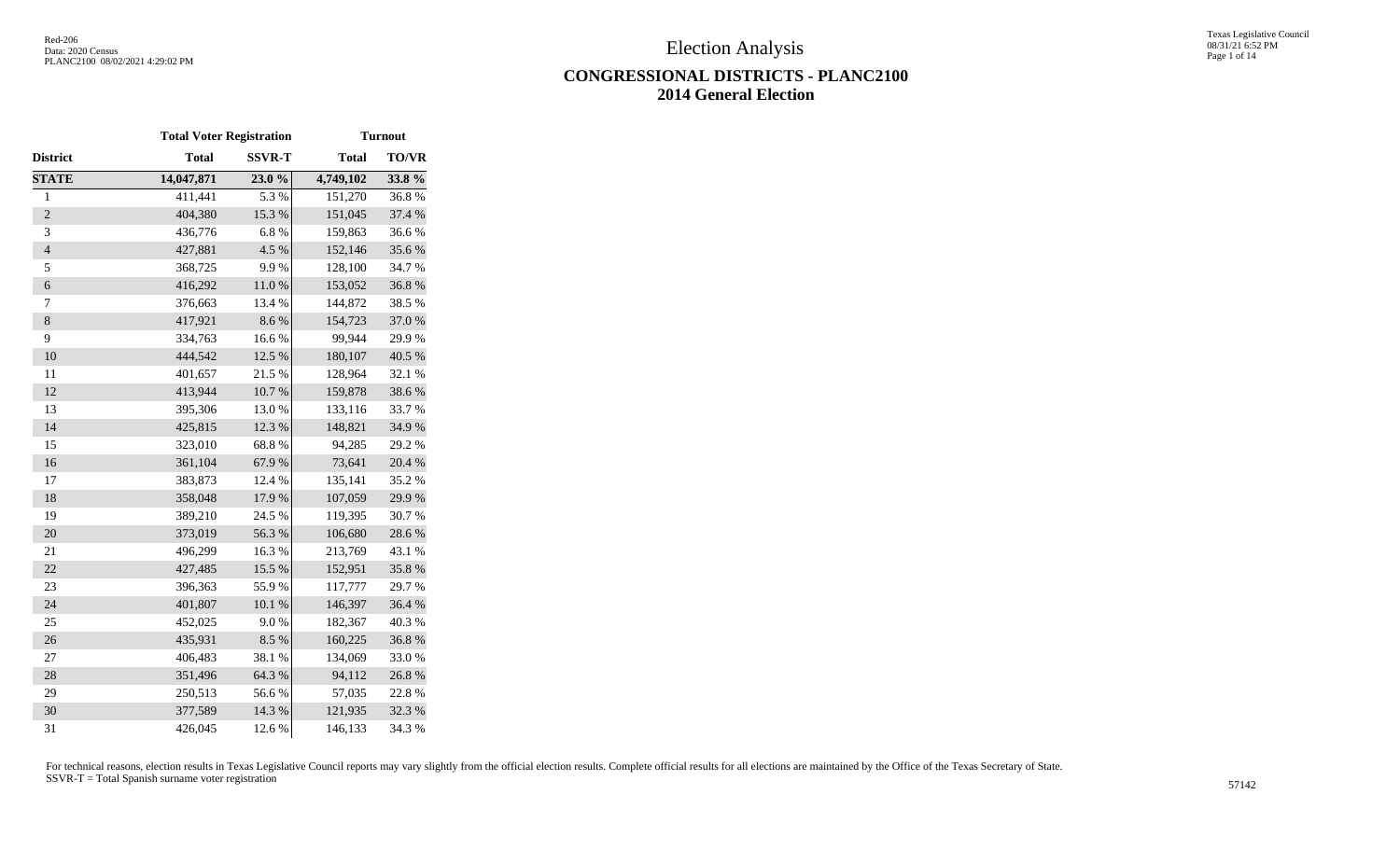Texas Legislative Council 08/31/21 6:52 PM Page 2 of 14

# **CONGRESSIONAL DISTRICTS - PLANC2100 2014 General Election**

|                 | <b>Total Voter Registration</b> |               |              | <b>Turnout</b> |
|-----------------|---------------------------------|---------------|--------------|----------------|
| <b>District</b> | <b>Total</b>                    | <b>SSVR-T</b> | <b>Total</b> | <b>TO/VR</b>   |
| 32              | 409,978                         | 10.0%         | 159,148      | 38.8%          |
| 33              | 244,178                         | 38.0%         | 62,275       | 25.5 %         |
| 34              | 341,724                         | 74.1 %        | 83,784       | 24.5 %         |
| 35              | 351,227                         | 44.5 %        | 99,278       | 28.3 %         |
| 36              | 414,358                         | 10.8%         | 135,745      | 32.8%          |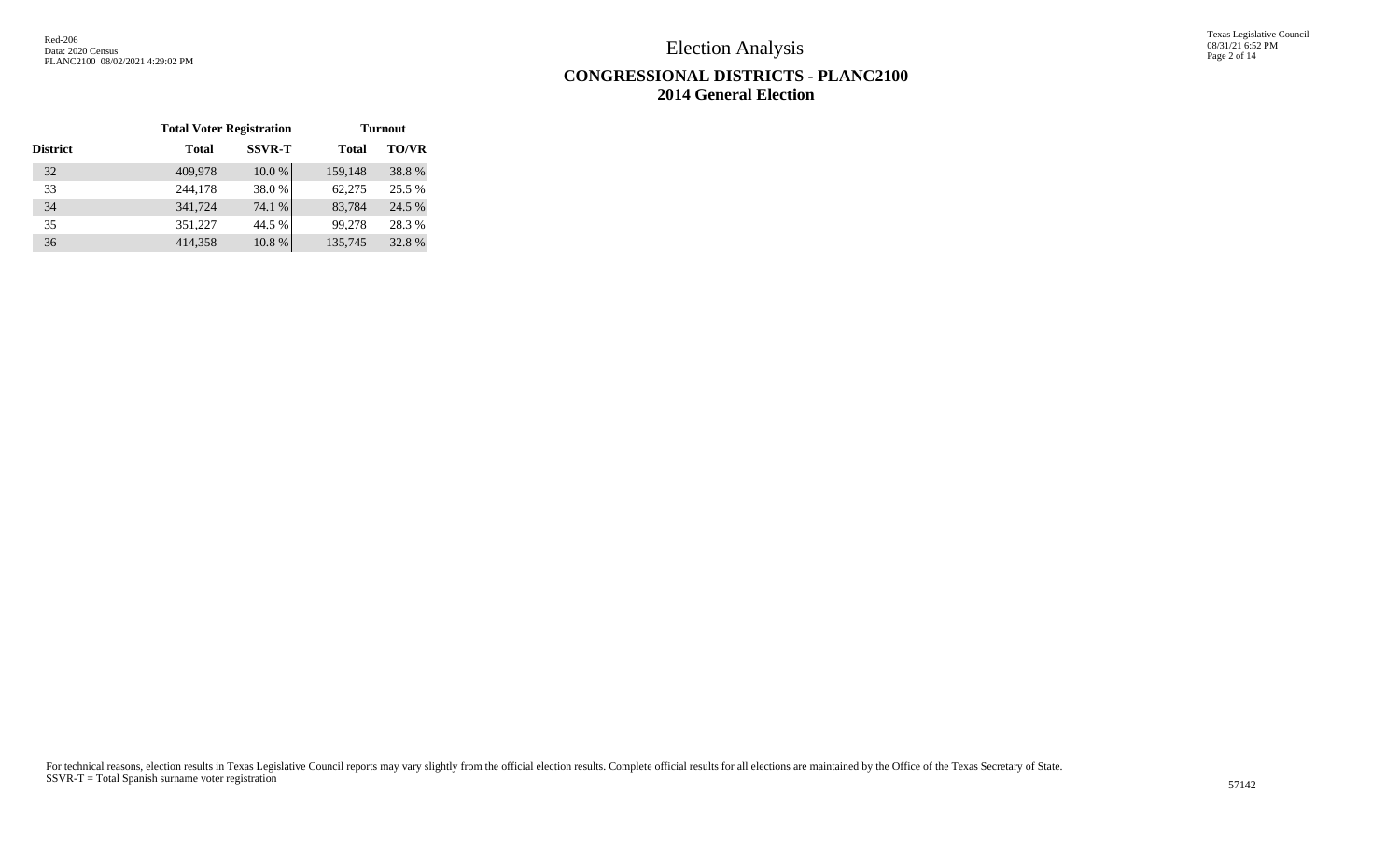#### **CONGRESSIONAL DISTRICTS - PLANC2100 2014 General Election**

|                 |                  |        |                  |               | <b>U.S. SEN</b> |       |           |         |                 |         |                  |               |                  |               | <b>GOVERNOR</b> |          |          |         |                          |           |
|-----------------|------------------|--------|------------------|---------------|-----------------|-------|-----------|---------|-----------------|---------|------------------|---------------|------------------|---------------|-----------------|----------|----------|---------|--------------------------|-----------|
| <b>District</b> | Cornyn-R         |        | Alameel-D        |               | Paddock-L       |       | Sanchez-G |         | <b>Tahiro-W</b> |         | Abbott-R         |               | Davis-D          |               | <b>Glass-L</b>  |          | Parmer-G |         | Pavitt-W                 |           |
| <b>STATE</b>    | 2,861,244 61.6 % |        | 1,597,272 34.4 % |               | 133,736 2.9 %   |       | 54,689    | $1.2\%$ | 1,075           | $0.0\%$ | 2,796,251 59.3 % |               | 1,835,458 38.9 % |               | 66,535          | $1.4\%$  | 18,519   | $0.4\%$ | 1,141                    | $0.0\%$   |
|                 | 113,449          | 76.6%  | 30,758           | 20.8%         | 3,068           | 2.1 % | 728       | 0.5%    | 60              | 0.0 %   | 114,800          | 76.5 %        | 33,485           | 22.3 %        | 1,434           | 1.0%     | 345      | $0.2\%$ | 42                       | $0.0\%$   |
| $\overline{2}$  | 97,665           | 65.7 % | 45,236           | 30.4 %        | 4,077           | 2.7 % | 1,600     | 1.1%    | 2               | $0.0\%$ | 94,622           | 62.7 %        |                  | 53,836 35.7 % | 2,003           | 1.3 %    | 508      | 0.3%    | 8                        | $0.0\%$   |
| 3               | 106,983          | 67.8%  | 45,137           | 28.6 %        | 4,477           | 2.8 % | 1,109     | 0.7%    | 129             | 0.1%    | 103,382          | 65.0%         | 53,054           | 33.3 %        | 2,175           | 1.4 %    | 448      | 0.3 %   | 74                       | $0.0\%$   |
| $\overline{4}$  | 114,649          | 77.1 % | 29,415           | 19.8%         | 3,685           | 2.5 % | 931       | 0.6%    | 50              | $0.0\%$ | 113,772          | 75.2 %        | 34,864           | 23.1 %        | 1,935           | 1.3%     | 563      | 0.4%    | 61                       | $0.0\%$   |
| 5               | 85,659           | 68.5 % | 35,329           | 28.3 %        | 3,066           | 2.5 % | 944       | 0.8%    | 9               | $0.0\%$ | 84,009           | 66.1%         | 41,032           | 32.3 %        | 1,614           | 1.3 %    | 437      | 0.3 %   | 34                       | 0.0 %     |
| 6               | 91,487           | 60.7%  | 53,955           | 35.8%         | 3,950           | 2.6 % | 1,387     | 0.9%    | 11              | $0.0\%$ | 88,707           | 58.1 %        | 61,387           | 40.2 %        | 1,993           | 1.3%     | 586      | 0.4%    | 19                       | 0.0 %     |
| 7               | 92,466           | 64.9 % | 45,007           | 31.6 %        | 3,610           | 2.5 % | 1,403     | 1.0%    | 3               | 0.0 %   | 87,098           | 60.1%         | 55,523           | 38.3 %        | 1,779           | 1.2%     | 416      | 0.3 %   | $\overline{\mathcal{A}}$ | 0.0 %     |
| 8               | 121,064          | 79.6%  | 25,592           | 16.8%         | 4,454           | 2.9 % | 996       | 0.7%    | 14              | 0.0 %   | 120,143          | 77.9 %        | 31,385           | 20.3 %        | 2,138           | 1.4 %    | 563      | 0.4%    | 15                       | 0.0 %     |
| 9               | 24,641           | 25.1 % | 70,703           | 72.1 %        | 1,545           | 1.6 % | 1,133     | 1.2%    | 9               | 0.0 %   | 23,283           | 23.4 %        | 75,199           | 75.5 %        | 779             | $0.8~\%$ | 354      | 0.4%    | $\overline{A}$           | 0.0 %     |
| 10              | 107,559          | 60.9%  | 60,677           | 34.3 %        | 6,289           | 3.6 % | 2,172     | 1.2%    | 28              | $0.0\%$ | 104,347          | 58.2 %        | 71,021           | 39.6 %        | 3,119           | 1.7%     | 674      | 0.4%    | 40                       | $0.0\%$   |
| 11              | 105,885          | 83.7 % | 16,272           | 12.9 %        | 3.453           | 2.7 % | 897       | 0.7%    | 22              | $0.0\%$ | 106,534          | 83.1 %        | 19,467           | 15.2 %        | 1,692           | 1.3 %    | 407      | 0.3 %   | 25                       | $0.0\,\%$ |
| 12              | 107,462          | 68.4%  | 43,228           | 27.5 %        | 4,760           | 3.0 % | 1,589     | 1.0%    |                 | 0.0%    | 104,095          | 65.2%         | 52,590           | 32.9 %        | 2,398           | 1.5 %    | 678      | 0.4%    | 15                       | $0.0\%$   |
| 13              | 109,013          | 83.7%  | 16,826           | 12.9 %        | 3,432           | 2.6 % | 922       | 0.7%    | 17              | 0.0 %   | 109,404          | 82.8%         |                  | 20,544 15.5 % | 1,673           | 1.3 %    | 468      | 0.4%    | 29                       | $0.0\%$   |
| 14              | 89,355           | 61.5 % |                  | 50,802 34.9 % | 3,907           | 2.7 % | 1,305     | 0.9%    | 30              | 0.0 %   | 88,366           | 59.9%         |                  | 56,827 38.5 % | 1,924           | 1.3%     | 475      | 0.3%    | 30                       | $0.0\%$   |
| 15              | 42,252           | 47.3 % | 42,401           | 47.5 %        | 2,631           | 2.9 % | 1,943     | 2.2 %   | 52              | 0.1%    | 42,374           | 46.3%         |                  | 46,968 51.4 % | 1,486           | 1.6 %    | 561      | $0.6\%$ | 64                       | 0.1%      |
| 16              | 30,186 41.4 %    |        | 38,255           | 52.5 %        | 2,535           | 3.5 % | 1,816     | 2.5 %   | 56              | 0.1%    | 28,423           | 38.7 %        | 43,281           | 58.9%         | 1,254           | 1.7 %    | 448      | $0.6\%$ | 44                       | 0.1 %     |
| 17              | 85.934           | 64.9%  | 40,769           | 30.8%         | 4.164           | 3.1 % | 1,436     | 1.1%    | 8               | 0.0 %   | 84,591           | 63.0%         | 47,090           | 35.0 %        | 2,149           | 1.6 %    | 491      | 0.4%    | 32                       | $0.0\%$   |
| 18              | 27,327           | 26.1 % | 73,721           | 70.4 %        | 2,171           | 2.1 % | 1,474     | 1.4 %   | 3               | 0.0 %   | 25,374           | 23.7 %        |                  | 80,116 75.0 % | 962             | 0.9%     | 404      | 0.4%    | $\mathfrak{D}$           | $0.0\%$   |
| 19              | 94.037           | 80.7%  | 18,241           | 15.7 %        | 3,080           | 2.6 % | 1,120     | 1.0%    | 9               | $0.0\%$ | 95,233           | 80.7%         | 20,906           | 17.7 %        | 1,547           | 1.3%     | 367      | 0.3 %   | 20                       | $0.0\,\%$ |
| 20              | 48,175           | 46.3%  | 51,061           | 49.1 %        | 2,971           | 2.9 % | 1,684     | 1.6 %   | 76              | 0.1%    | 44,555           | 42.3 %        | 58,821           | 55.8%         | 1,493           | 1.4 %    | 507      | 0.5%    | 45                       | $0.0\%$   |
| 21              | 130,291          | 62.1 % | 68,678           | 32.7 %        | 7,924           | 3.8%  | 2,992     | 1.4 %   | 53              | 0.0 %   | 124,583          | 58.7%         | 83,333           | 39.2 %        | 3,619           | 1.7%     | 805      | 0.4%    | 77                       | $0.0\%$   |
| 22              | 99,888           | 66.1%  | 46,001           | 30.5 %        | 3,926           | 2.6 % | 1,180     | 0.8%    | 14              | 0.0 %   | 97,530           | 63.8%         | 52,934           | 34.6 %        | 1,916           | 1.3 %    | 509      | 0.3 %   | 16                       | 0.0 %     |
| 23              | 66,354           | 57.9 % | 42,891           | 37.4 %        | 3,134           | 2.7 % | 2,117     | 1.8%    | 65              | 0.1%    | 65,149           | 55.9%         | 49,063           | 42.1 %        | 1,654           | 1.4 %    | 577      | $0.5\%$ | 65                       | 0.1%      |
| 24              | 93,479           | 64.8%  | 45,068           | 31.3 %        | 4,266           | 3.0 % | 1,352     | 0.9%    | $\overline{4}$  | 0.0 %   | 90,122           | 61.7%         | 53,429           | 36.6 %        | 2,037           | 1.4 %    | 439      | 0.3%    |                          | $0.0\%$   |
| 25              | 109,230          | 61.1 % | 60,844           | 34.0 %        | 6,582           | 3.7 % | 2,238     | 1.3%    | 17              | $0.0\%$ | 105,530          | 58.3 %        |                  | 71,476 39.5 % | 3,318           | 1.8%     | 738      | 0.4%    | 41                       | $0.0\%$   |
| 26              | 110,786          | 69.9%  | 40,452           | 25.5 %        | 5,513           | 3.5 % | 1,808     | 1.1%    |                 | 0.0 %   | 107,807          | 67.3 %        | 48,891           | 30.5 %        | 2,784           | 1.7%     | 714      | 0.4%    |                          | $0.0\%$   |
| 27              | 85,978           | 66.2%  | 38,409           | 29.6 %        | 3,624           | 2.8%  | 1,923     | 1.5 %   | 39              | 0.0 %   | 84,435           | 63.7 %        | 45,085           | 34.0 %        | 2,153           | 1.6 %    | 766      | $0.6\%$ | 41                       | 0.0 %     |
| 28              | 42,010           | 46.7%  | 41,901           | 46.6 %        | 3,113           | 3.5 % | 2,764     | 3.1 %   | 78              | 0.1%    | 41,335           | 45.0%         | 48,451           | 52.7 %        | 1,329           | 1.4 %    | 729      | 0.8%    | 67                       | 0.1 %     |
| 29              | 20,940           | 37.5 % | 32,343           | 58.0 %        | 1,126           | 2.0 % | 1,389     | 2.5 %   | 3               | $0.0\%$ | 20,536           | 36.1 %        | 35,434           | 62.3%         | 566             | 1.0%     | 337      | $0.6\%$ | 6                        | $0.0\,\%$ |
| 30              | 26,794           | 22.5 % | 88,968           | 74.8%         | 2,099           | 1.8%  | 1,130     | 0.9%    | $\overline{0}$  | $0.0\%$ | 25,648           | 21.2 %        | 94,058           | 77.8 %        | 879             | 0.7%     | 327      | 0.3 %   |                          | $0.0\%$   |
| 31              | 91,375           | 63.4 % | 45,504           | 31.6 %        | 5,820           | 4.0%  | 1,442     | 1.0%    | 80              | 0.1%    | 89,431           | 61.5 %        | 52,355           | 36.0%         | 2,986           | 2.1 %    | 557      | 0.4%    | 100                      | 0.1%      |
| 32              | 95,549 61.4 %    |        |                  | 54,395 35.0 % | 4,187           | 2.7 % | 1,395     | 0.9%    | 10              | $0.0\%$ |                  | 90,107 57.1 % |                  | 65,206 41.3 % | 2,067           | 1.3 %    | 463      | $0.3\%$ | $\overline{4}$           | $0.0\%$   |
|                 |                  |        |                  |               |                 |       |           |         |                 |         |                  |               |                  |               |                 |          |          |         |                          |           |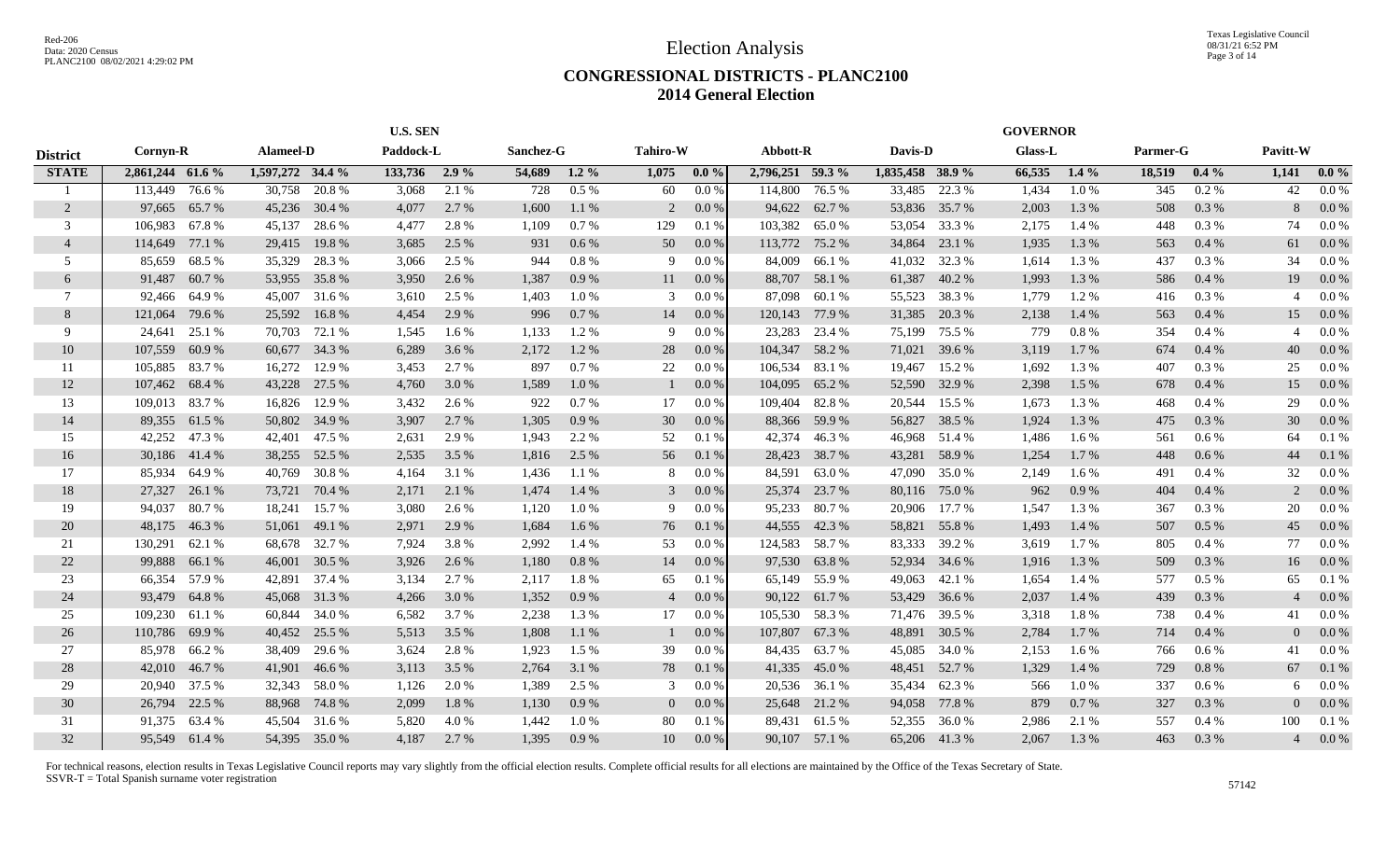Texas Legislative Council 08/31/21 6:52 PM Page 4 of 14

### **CONGRESSIONAL DISTRICTS - PLANC2100 2014 General Election**

|                 |                  |               |                       | <b>LT. GOVERNOR</b> |                 |         |            |         |                  |               |                  | <b>ATTORNEY GEN</b> |                  |         |           |         |                  |               | <b>COMPTROLLER</b> |               |
|-----------------|------------------|---------------|-----------------------|---------------------|-----------------|---------|------------|---------|------------------|---------------|------------------|---------------------|------------------|---------|-----------|---------|------------------|---------------|--------------------|---------------|
| <b>District</b> | <b>Patrick-R</b> |               | <b>Van De Putte-D</b> |                     | <b>Butler-L</b> |         | Courtney-G |         | Paxton-R         |               | <b>Houston-D</b> |                     | <b>Balagia-L</b> |         | Osborne-G |         | <b>Hegar-R</b>   |               | <b>Collier-D</b>   |               |
| <b>STATE</b>    | 2,724,207 58.1 % |               | 1,813,847 38.7 %      |                     | 119,818 2.6 %   |         | 27,716     | $0.6\%$ | 2,743,182 58.8 % |               | 1,773,114 38.0 % |                     | 118,188          | $2.5\%$ | 29,589    | $0.6\%$ | 2,698,398 58.4 % |               | $1,742,142$ 37.7 % |               |
|                 | 113,033          | 75.8%         | 32,763                | 22.0 %              | 2,820           | 1.9 %   | 460        | 0.3%    | 111,623          | 75.1 %        | 34,386           | 23.1 %              | 2,183            | 1.5 %   | 499       | 0.3%    | 109,306          | 74.1 %        | 33,953             | 23.0 %        |
| 2               | 92,307           | 61.4 %        | 53,407                | 35.5 %              | 3,713           | 2.5 %   | 907        | 0.6 %   |                  | 94,745 63.0 % |                  | 51,422 34.2 %       | 3,108            | 2.1 %   | 996       | $0.7\%$ | 93,503           | 62.8%         |                    | 50,712 34.1 % |
| 3               | 100,944          | 64.0%         | 51,936                | 32.9 %              | 4,162           | 2.6 %   | 786        | $0.5\%$ | 102,907          | 65.3%         | 50,446           | 32.0 %              | 3,583            | 2.3 %   | 698       | 0.4%    | 101,068          | 65.2 %        | 48,190             | 31.1 %        |
| $\overline{4}$  | 112,790          | 75.3 %        | 32,687                | 21.8%               | 3,682           | 2.5 %   | 588        | 0.4%    | 111,082          | 74.5 %        | 34,776           | 23.3 %              | 2,630            | 1.8%    | 566       | 0.4%    | 108,002          | 73.3 %        | 33,948             | 23.1 %        |
| .5              | 83,121           | 65.8%         | 39,685                | 31.4 %              | 3,008           | 2.4 %   | 547        | 0.4%    | 83,368           | 66.2%         | 39,577           | 31.4 %              | 2,430            | 1.9%    | 541       | 0.4%    |                  | 81,416 65.4 % | 38,829             | 31.2%         |
| 6               | 88,212           | 58.1 %        | 58,883                | 38.8%               | 3,886           | 2.6 %   | 871        | 0.6 %   |                  | 88,893 58.8 % | 58,250           | 38.5 %              | 3,237            | 2.1 %   | 841       | 0.6 %   |                  | 86,826 57.9 % |                    | 57,555 38.4 % |
| 7               |                  | 82,885 57.7 % | 56,143                | 39.1 %              | 3,763           | 2.6 %   | 961        | 0.7%    | 86,705           | 60.3%         |                  | 53,216 37.0 %       | 2,901            | 2.0 %   | 864       | 0.6%    | 86,083           | 60.5 %        |                    | 52,013 36.6 % |
| 8               | 118,472          | 77.1 %        | 30,553                | 19.9%               | 3,848           | 2.5 %   | 825        | $0.5\%$ | 119,583          | 78.2 %        | 30,043           | 19.6 %              | 2,819            | 1.8%    | 568       | 0.4%    | 117,903 77.5 %   |               | 29,610             | 19.5 %        |
| 9               | 23,020           | 23.2 %        | 74,226                | 74.7 %              | 1,396           | 1.4 %   | 707        | 0.7 %   | 23,077           | 23.3 %        | 73,814           | 74.6 %              | 1,315            | 1.3 %   | 802       | 0.8%    | 22,747           | 23.0 %        | 73,940             | 74.8%         |
| 10              | 102,302 57.4 %   |               | 68,778                | 38.6 %              | 5,772           | 3.2 %   | 1,238      | 0.7%    | 102,954 58.1 %   |               | 66,720           | 37.7 %              | 6,221            | 3.5 %   | 1,299     | 0.7%    | 103,218          | 58.5 %        | 65,564             | 37.2 %        |
| -11             | 104,525          | 82.1 %        | 19,130                | 15.0%               | 3,243           | 2.5 %   | 473        | $0.4\%$ | 103,622 81.6 %   |               | 20,290           | 16.0%               | 2,685            | 2.1 %   | 468       | $0.4\%$ | 101,612 80.6 %   |               | 20,049             | 15.9 %        |
| 12              | 103,413          | 65.1 %        | 49,607                | 31.2 %              | 4,731           | 3.0 %   | 1,060      | 0.7%    | 104,956 66.4 %   |               | 48,247           | 30.5 %              | 3,907            | 2.5 %   | 976       | 0.6%    | 102,865          | 65.7 %        | 47,335             | 30.2 %        |
| 13              | 108,821          | 82.9%         | 18,967                | 14.4 %              | 3.037           | 2.3 %   | 466        | 0.4%    | 107,040 81.8%    |               | 20,901           | 16.0%               | 2,458            | 1.9%    | 500       | $0.4\%$ | 104,427 80.7 %   |               | 20,320             | 15.7 %        |
| 14              | 86,891           | 59.3%         |                       | 55,472 37.9 %       | 3,414           | 2.3 %   | 722        | 0.5%    |                  | 87,338 59.7 % | 55,509           | 38.0 %              | 2,664            | 1.8%    | 671       | 0.5%    |                  | 85,098 58.6 % |                    | 55,447 38.2 % |
| 15              | 38,286 42.5 %    |               | 49,431                | 54.9 %              | 1,791           | 2.0 %   | 541        | $0.6\%$ | 39,161           | 44.0 %        | 46,406           | 52.1 %              | 2,660            | 3.0%    | 778       | 0.9%    |                  | 38,638 43.8%  |                    | 45,711 51.8 % |
| 16              | 27,608 37.9 %    |               | 42,449                | 58.3 %              | 1,963           | 2.7 %   | 810        | 1.1%    |                  | 27,468 38.1 % | 40,963           | 56.8%               | 2,778            | 3.9 %   | 894       | 1.2%    |                  | 26,795 37.6 % |                    | 39,961 56.1 % |
| 17              | 82,695           | 62.0%         | 45,625                | 34.2 %              | 4,150           | 3.1 %   | 873        | 0.7%    | 81,508           | 61.4 %        | 46,303           | 34.9 %              | 3,997            | 3.0 %   | 846       | 0.6 %   | 80,082           | 61.0 %        |                    | 45,515 34.7 % |
| 18              | 25,145           | 23.6 %        | 78,740                | 73.9 %              | 1,874           | 1.8%    | 750        | 0.7%    | 25,544           | 24.0 %        | 78,229           | 73.5 %              | 1,761            | 1.7 %   | 925       | 0.9%    |                  | 24,986 23.7 % | 77,885             | 73.7 %        |
| 19              | 93,113           | 79.5 %        | 20,594                | 17.6 %              | 2,932           | 2.5 %   | 500        | $0.4\%$ | 91,126           | 78.0%         | 22,775           | 19.5 %              | 2,444            | 2.1 %   | 494       | $0.4\%$ |                  | 89,436 77.3 % | 22,041             | 19.0 %        |
| 20              | 41,072           | 39.1 %        | 61,465                | 58.5 %              | 1,952           | 1.9%    | 569        | $0.5\%$ | 43,593           | 42.0%         | 55,862           | 53.8%               | 3,511            | 3.4 %   | 942       | 0.9%    | 42,107           | 41.0%         | 55,734             | 54.2 %        |
| 21              | 119,017          | 56.3%         | 84,497                | 40.0%               | 6,372           | 3.0 %   | 1,388      | 0.7%    | 122,226          | 58.3%         |                  | 77,879 37.2 %       | 7,837            | 3.7 %   | 1,673     | 0.8 %   | 121,027          | 58.3%         | 75,459             | 36.3%         |
| 22              | 95,527           | 62.8%         | 52,085                | 34.2 %              | 3,477           | 2.3 %   | 988        | $0.6\%$ |                  | 97,572 64.2 % | 50,666           | 33.4 %              | 2,847            | 1.9%    | 780       | 0.5%    | 97,127           | 64.3%         | 49,747             | 32.9 %        |
| 23              | 60,959           | 52.8%         | 51,551                | 44.7%               | 2,307           | 2.0 %   | 564        | 0.5%    | 62,071           | 54.3 %        | 48,116           | 42.1 %              | 3,318            | 2.9 %   | 771       | $0.7\%$ | 60,435           | 53.5 %        | 47,406             | 42.0 %        |
| 24              | 88,040           | 60.7%         | 52,167                | 35.9%               | 4,090           | 2.8 %   | 849        | 0.6%    | 89,828           | 62.1 %        | 50,298           | 34.8%               | 3,622            | 2.5 %   | 792       | 0.5 %   |                  | 88,520 61.9%  | 48,680             | 34.1 %        |
| 25              | 103,110 57.3 %   |               | 69,068                | 38.4 %              | 6,413           | 3.6 %   | 1,294      | $0.7\%$ | 103,520 57.8 %   |               | 67,449           | 37.7 %              | 6,716            | 3.8%    | 1,336     | 0.7 %   | 102,642 57.8 %   |               | 65,806             | 37.0 %        |
| 26              | 106,726          | 67.0%         | 46,218                | 29.0 %              | 5,174           | 3.2 %   | 1,199      | 0.8%    | 107,912 68.0 %   |               | 45,080           | 28.4 %              | 4,521            | 2.9 %   | 1,116     | 0.7%    | 106,089          | 67.4 %        |                    | 43,555 27.7 % |
| 27              | 81,235           | 61.9%         | 45,786                | 34.9 %              | 3,449           | 2.6 %   | 752        | 0.6 %   | 81,014           | 62.1 %        | 45,196           | 34.6 %              | 3,510            | 2.7 %   | 837       | $0.6\%$ | 81,298           | 62.8%         | 43,215             | 33.4 %        |
| 28              | 37,506 41.3 %    |               | 50,646                | 55.8%               | 1,957           | 2.2 %   | 697        | 0.8%    | 38,127           | 42.5 %        | 47,687           | 53.1 %              | 2,839            | 3.2 %   | 1,071     | 1.2 %   |                  | 37,415 42.1 % | 46,824             | 52.7 %        |
| 29              | 20,158 35.5 %    |               | 35,164                | 62.0 %              | 960             | 1.7 %   | 446        | 0.8%    |                  | 19,970 35.4 % | 34,764           | 61.6 %              | 1,138            | 2.0 %   | 588       | 1.0%    |                  | 19,524 34.6 % | 34,982             | 62.1 %        |
| 30              | 25,580 21.3 %    |               | 91,956                | 76.5 %              | 1,872           | $1.6\%$ | 723        | $0.6\%$ |                  | 25,343 21.1 % | 91,861           | 76.7 %              | 1,816            | 1.5 %   | 807       | 0.7%    |                  | 24,562 20.6 % |                    | 91,451 76.9 % |
| 31              | 87,908           | 60.8%         | 50,072                | 34.7 %              | 5,464           | 3.8%    | 1,039      | 0.7%    |                  | 87,113 60.5 % | 49,761           | 34.6 %              | 6,143            | 4.3 %   | 962       | 0.7%    | 85,972           | 60.2 %        | 48,836             | 34.2 %        |
| 32              | 86,130 55.0 %    |               |                       | 65,564 41.9 %       | 4.093           | 2.6 %   | 821        | $0.5\%$ |                  | 88,287 56.7 % |                  | 62,943 40.5 %       | 3,594            | 2.3 %   | 778       | 0.5%    |                  | 87,869 57.3 % |                    | 59,920 39.0 % |
|                 |                  |               |                       |                     |                 |         |            |         |                  |               |                  |                     |                  |         |           |         |                  |               |                    |               |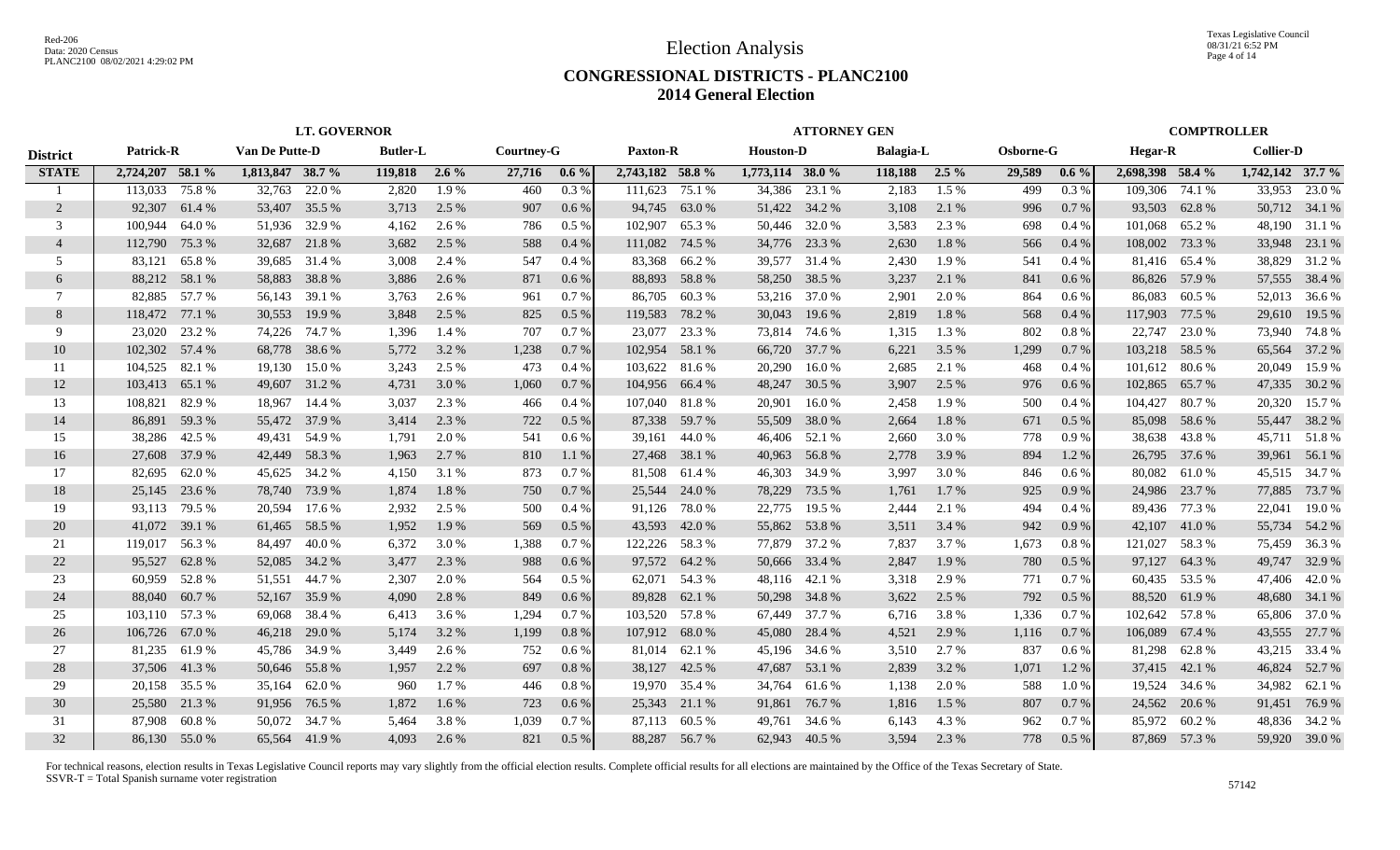### **CONGRESSIONAL DISTRICTS - PLANC2100 2014 General Election**

|                 |           | <b>COMPTROLLER</b> |                 |         |                  |               |                  | <b>LAND COMM</b> |          |         |          |         |                  |               |                   | <b>AG COMM</b> |             |         |                   |         |
|-----------------|-----------|--------------------|-----------------|---------|------------------|---------------|------------------|------------------|----------|---------|----------|---------|------------------|---------------|-------------------|----------------|-------------|---------|-------------------|---------|
| <b>District</b> | Sanders-L |                    | <b>Shafto-G</b> |         | <b>Bush-R</b>    |               | Cook-D           |                  | Knight-L |         | Alessi-G |         | <b>Miller-R</b>  |               | <b>Hogan-D</b>    |                | Palmquist-L |         | <b>Kendrick-G</b> |         |
| <b>STATE</b>    | 136,870   | $-3.0\%$           | 44,981          | $1.0\%$ | 2,827,299 60.7 % |               | 1,644,800 35.3 % |                  | 126,406  | $2.7\%$ | 60,110   | $1.3\%$ | 2,699,224 58.6 % |               | $1,697,092$ 36.8% |                | 132,506     | $2.9\%$ | 77,562            | $1.7\%$ |
|                 | 3,480     | 2.4 %              | 734             | 0.5%    | 111,498          | 75.1 %        | 32,704           | 22.0 %           | 3,408    | 2.3 %   | 825      | 0.6%    | 109.177          | 74.1 %        | 33.798            | 22.9 %         | 3,003       | 2.0 %   | 1,299             | 0.9%    |
| 2               | 3,405     | 2.3 %              | 1,211           | 0.8%    | 98,552           | 65.9%         | 45,731           | 30.6 %           | 3,411    | 2.3 %   | 1,752    | 1.2%    | 95,619           | 64.6 %        | 46,599            | 31.5 %         | 3,602       | 2.4 %   | 2,279             | 1.5 %   |
| 3               | 4,541     | 2.9 %              | 1,316           | $0.8\%$ | 105,556          | 67.4 %        | 44,863           | 28.7 %           | 4,466    | 2.9 %   | 1,611    | 1.0%    | 102,000          | 66.0%         | 45,898            | 29.7 %         | 4.490       | 2.9 %   | 2,172             | 1.4 %   |
| $\overline{4}$  | 4,176     | 2.8%               | 1,123           | 0.8%    | 112,136          | 75.2 %        | 31,803           | 21.3 %           | 3,947    | 2.6 %   | 1,165    | 0.8%    | 107,969          | 73.4 %        | 33,774            | 23.0 %         | 3,582       | 2.4 %   | 1,766             | 1.2%    |
| 5               | 3,306     | 2.7 %              | 999             | 0.8 %   | 84,754           | 67.4 %        | 36,655           | 29.2 %           | 3,071    | 2.4 %   | 1,201    | 1.0%    | 81,595           | 65.6%         | 37,987            | 30.5 %         | 3,089       | 2.5 %   | 1,691             | 1.4 %   |
| 6               | 4,224     | 2.8 %              | 1,317           | 0.9%    | 90,766           | 60.1 %        | 54,929           | 36.3 %           | 3,853    | 2.5 %   | 1,592    | 1.1%    | 86,622           | 57.9 %        | 56,826            | 38.0%          | 3,872       | 2.6 %   | 2,211             | 1.5 %   |
| 7               | 3,116     | 2.2 %              | 1,081           | 0.8 %   | 93,425           | 65.3%         | 45,083           | 31.5 %           | 3,073    | 2.1 %   | 1,520    | 1.1 %   | 89,713           | 63.5 %        | 46,292            | 32.8%          | 3,259       | 2.3 %   | 2,024             | 1.4 %   |
| 8               | 3,697     | 2.4 %              | 943             | 0.6 %   | 120,672          | 79.0 %        | 26,850           | 17.6 %           | 4,122    | 2.7 %   | 1,167    | 0.8%    | 118,206          | 77.8 %        | 28,117            | 18.5 %         | 3,728       | 2.5 %   | 1,873             | 1.2%    |
| 9               | 1,373     | 1.4 %              | 828             | 0.8 %   | 24,246           | 24.5 %        | 72,300           | 73.0 %           | 1,273    | 1.3 %   | 1,215    | 1.2%    | 23,031           | 23.4 %        | 72,661            | 73.8%          | 1,330       | 1.4 %   | 1,440             | 1.5 %   |
| 10              | 5,862     | 3.3 %              | 1,813           | 1.0%    | 105,561          | 59.8%         | 62,815           | 35.6 %           | 5,604    | 3.2 %   | 2,648    | 1.5 %   | 101,349          | 58.1 %        | 63,003            | 36.1 %         | 6,244       | 3.6 %   | 3,896             | 2.2 %   |
| 11              | 3,695     | 2.9 %              | 776             | $0.6\%$ | 104,509          | 82.2 %        | 17,891           | 14.1 %           | 3.845    | 3.0 %   | 830      | 0.7%    | 101,907          | 80.8%         | 19.442            | 15.4 %         | 3,466       | 2.7 %   | 1,337             | 1.1%    |
| 12              | 4,946     | 3.2 %              | 1,523           | 1.0%    | 107,490          | 68.0%         | 44,095           | 27.9 %           | 4,689    | 3.0 %   | 1,802    | 1.1 %   | 102,703          | 65.7%         | 46,469            | 29.7 %         | 4,688       | 3.0 %   | 2,466             | $1.6\%$ |
| 13              | 3,809     | 2.9 %              | 904             | 0.7%    | 107,136 81.9 %   |               | 18,818           | 14.4 %           | 3,824    | 2.9 %   | 998      | 0.8%    | 104,213          | 80.5 %        | 20,449            | 15.8%          | 3,294       | 2.5 %   | 1,552             | 1.2%    |
| 14              | 3,462     | 2.4 %              | 1,113           | 0.8%    | 88,692           | 60.7%         | 52,822           | 36.1 %           | 3,356    | 2.3 %   | 1,326    | 0.9%    | 84,869           | 58.7 %        | 54,540            | 37.7 %         | 3,465       | 2.4 %   | 1,722             | 1.2%    |
| 15              | 2,749     | 3.1 %              | 1,109           | 1.3%    | 42,585           | 47.6 %        |                  | 43,212 48.3 %    | 2,141    | 2.4 %   | 1,483    | 1.7 %   | 37,858           | 42.9%         | 45,998            | 52.2 %         | 2,852       | 3.2 %   | 1,487             | 1.7%    |
| 16              | 3,163     | 4.4 %              | 1,285           | 1.8%    | 27,660           | 37.9 %        |                  | 41,344 56.7 %    | 2,090    | 2.9 %   | 1,822    | 2.5 %   | 26,173           | 36.8%         | 39,746            | 56.0%          | 2,969       | 4.2 %   | 2,149             | 3.0%    |
| 17              | 4.524     | 3.4 %              | 1,207           | 0.9%    | 83.106           | 62.8%         | 43,369           | 32.8%            | 4,274    | 3.2 %   | 1,598    | 1.2%    | 80,206           | 61.2%         | 44,234            | 33.8%          | 4,340       | 3.3 %   | 2,226             | 1.7 %   |
| 18              | 1,829     | 1.7%               | 937             | 0.9%    | 27,011           | 25.5 %        | 75,874           | 71.6 %           | 1,707    | 1.6 %   | 1,405    | 1.3%    | 25,554           | 24.3 %        | 76,212            | 72.3 %         | 1,872       | 1.8%    | 1,716             | 1.6 %   |
| 19              | 3,440     | 3.0 %              | 824             | 0.7%    | 92,580           | 79.2 %        | 20,017           | 17.1 %           | 3,391    | 2.9 %   | 878      | 0.8%    | 89,247           | 77.1 %        | 22,018            | 19.0%          | 3,004       | 2.6 %   | 1,455             | 1.3 %   |
| 20              | 3,369     | 3.3 %              | 1,558           | 1.5 %   | 46,722           | 44.9 %        |                  | 51,996 50.0 %    | 2,984    | 2.9 %   | 2,328    | 2.2 %   | 41,925           | 40.9 %        | 54,711            | 53.4 %         | 3,367       | 3.3 %   | 2,530             | 2.5 %   |
| 21              | 8,323     | 4.0%               | 2,827           | 1.4 %   | 127,856 61.1 %   |               | 69,771           | 33.4 %           | 7,596    | 3.6 %   | 3,890    | 1.9 %   | 120,693          | 58.7 %        | 71,129            | 34.6 %         | 8,332       | 4.0 %   | 5,630             | 2.7 %   |
| 22              | 3,253     | 2.2 %              | 982             | 0.6 %   | 99,531           | 65.7 %        |                  | 47,196 31.1 %    | 3,520    | 2.3 %   | 1,361    | 0.9%    | 96,869           | 64.4 %        | 48,232            | 32.1 %         | 3,420       | 2.3 %   | 1,811             | 1.2%    |
| 23              | 3,718     | 3.3 %              | 1,316           | 1.2%    | 65,358           | 57.1 %        | 44,077           | 38.5 %           | 2,974    | 2.6 %   | 1,992    | 1.7%    | 60,101           | 53.4 %        | 46,813            | 41.6 %         | 3,415       | 3.0 %   | 2,235             | 2.0 %   |
| 24              | 4,349     | 3.0%               | 1,403           | 1.0%    | 92,953           | 64.5 %        | 45,238           | 31.4 %           | 4,066    | 2.8%    | 1,884    | 1.3%    | 89,319           | 62.7%         | 46,488            | 32.6 %         | 4,312       | 3.0 %   | 2,274             | 1.6%    |
| 25              | 7,129     | 4.0 %              | 2,081           | 1.2%    | 106,935          | 59.9 %        |                  | 62,156 34.8 %    | 6.493    | 3.6 %   | 2,917    | 1.6 %   | 101.009          | 57.2 %        | 64,316            | 36.4 %         | 7,189       | 4.1 %   | 4.199             | 2.4 %   |
| 26              | 5,736     | 3.6 %              | 1,907           | 1.2%    | 109,401          | 69.2 %        | 40,881           | 25.9 %           | 5,433    | 3.4 %   | 2,345    | 1.5 %   | 105,963          | 67.7 %        | 42,068            | 26.9 %         | 5,537       | 3.5 %   | 3,053             | 1.9%    |
| 27              | 3,702     | 2.9 %              | 1,254           | 1.0%    | 84,996           | 65.0%         | 40,767           | 31.2 %           | 3,358    | 2.6 %   | 1,719    | 1.3 %   | 78,770           | 61.2%         | 43,909            | 34.1 %         | 3,867       | 3.0 %   | 2,212             | 1.7%    |
| 28              | 3,108     | 3.5%               | 1,508           | 1.7 %   | 42,359           | 47.0 %        | 43,223           | 48.0%            | 2,264    | 2.5 %   | 2,241    | 2.5 %   | 36,674           | 41.3%         | 47,229            | 53.2 %         | 2,658       | 3.0 %   | 2,248             | 2.5 %   |
| 29              | 1,116     | 2.0 %              | 753             | 1.3%    | 21,009           | 37.2 %        | 33,520           | 59.4 %           | 943      | 1.7 %   | 948      | 1.7 %   | 19,489           | 34.8%         | 34,479            | 61.5%          | 1,074       | 1.9 %   | 1,005             | 1.8%    |
| 30              | 2,103     | 1.8%               | 878             | 0.7%    | 26,510           | 22.1 %        | 89,995           | 75.2 %           | 1,793    | 1.5 %   | 1,393    | 1.2%    | 24,812           | 20.9 %        | 90,412            | 76.1 %         | 1,950       | 1.6 %   | 1,593             | 1.3%    |
| 31              | 6,312     | 4.4 %              | 1,641           | 1.1%    | 88,525           | 61.7 %        | 46,934           | 32.7 %           | 5,892    | 4.1 %   | 2,132    | 1.5 %   | 85,765           | 60.3%         | 47,660            | 33.5 %         | 6,110       | 4.3 %   | 2,621             | 1.8%    |
| 32              | 4,210     | 2.7 %              | 1,471           | 1.0%    |                  | 95,385 61.4 % |                  | 54,392 35.0 %    | 3,761    | 2.4 %   | 1,906    | 1.2%    |                  | 90,872 59.4 % | 55,625            | 36.4 %         | 4,132       | 2.7 %   | 2,239             | 1.5 %   |
|                 |           |                    |                 |         |                  |               |                  |                  |          |         |          |         |                  |               |                   |                |             |         |                   |         |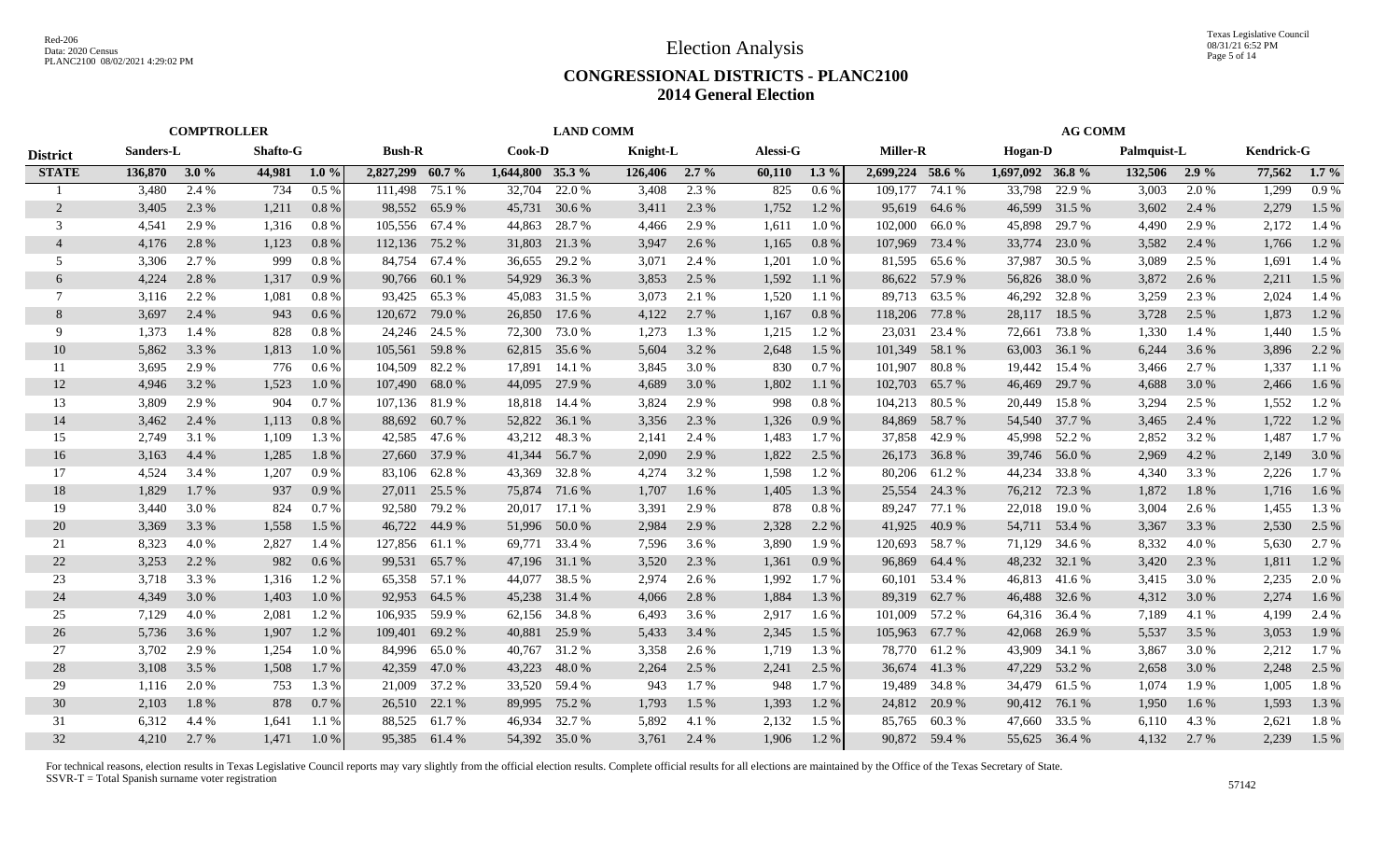Texas Legislative Council 08/31/21 6:52 PM Page 6 of 14

### **CONGRESSIONAL DISTRICTS - PLANC2100 2014 General Election**

|                 |                  |               |                  | <b>RR COMM 3</b> |               |         |           |         |                  |               | <b>SUP CT CHIEF</b> |               |          |         |                  |               | SUP CT 6           |               |         |         |
|-----------------|------------------|---------------|------------------|------------------|---------------|---------|-----------|---------|------------------|---------------|---------------------|---------------|----------|---------|------------------|---------------|--------------------|---------------|---------|---------|
| <b>District</b> | <b>Sitton-R</b>  |               | <b>Brown-D</b>   |                  | Miller-L      |         | Salinas-G |         | Hecht-R          |               | <b>Moody-D</b>      |               | Oxford-L |         | <b>Brown-R</b>   |               | <b>Meyers-D</b>    |               | Ash-L   |         |
| <b>STATE</b>    | 2,691,086 58.3 % |               | 1,682,678 36.5 % |                  | 145,373 3.2 % |         | 93,781    | $2.0\%$ | 2,756,945 59.7 % |               | 1,720,513 37.3 %    |               | 141,321  | $3.1\%$ | 2,772,665 60.3 % |               | $1,677,390$ 36.5 % |               | 146,511 | $3.2\%$ |
|                 | 109.714          | 74.4 %        | 33,083           | 22.4 %           | 3,655         | 2.5 %   | 1,047     | 0.7%    | 110,310 74.8 %   |               | 33,727              | 22.9 %        | 3,344    | 2.3 %   | 110.873          | 75.4 %        | 32,648             | 22.2 %        | 3,523   | 2.4 %   |
| 2               | 95,680           | 64.5 %        | 46,847           | 31.6 %           | 3,747         | 2.5 %   | 2,096     | 1.4 %   |                  | 97,466 65.5 % |                     | 47,527 31.9 % | 3,816    | 2.6 %   | 97,619           | 66.1%         | 46,365             | 31.4 %        | 3,778   | 2.6 %   |
| 3               | 101,722          | 65.9%         | 45,636           | 29.6 %           | 5,032         | 3.3 %   | 1,991     | 1.3%    | 103,871 67.0 %   |               | 46,376              | 29.9 %        | 4,894    | 3.2 %   | 103,275          | 66.9%         | 45,957             | 29.8%         | 5,092   | 3.3 %   |
| $\overline{4}$  | 107,600          | 73.2 %        | 33,106           | 22.5 %           | 4,809         | 3.3 %   | 1,473     | 1.0%    | 109,468          | 74.4 %        | 33,370              | 22.7 %        | 4,221    | 2.9 %   | 110,929          | 75.6 %        | 31,531             | 21.5 %        | 4,233   | 2.9 %   |
| 5               | 81,453           | 65.5 %        | 37,606           | 30.2 %           | 3,637         | 2.9 %   | 1,708     | 1.4 %   | 83,229           | 66.8 %        | 37,845              | 30.4 %        | 3,449    | 2.8%    | 83,508           | 67.3%         | 37,001             | 29.8%         | 3,503   | 2.8 %   |
| 6               |                  | 86,743 57.9 % | 56,280           | 37.6 %           | 4,431         | 3.0 %   | 2,241     | 1.5 %   |                  | 88,348 59.0 % |                     | 57,217 38.2 % | 4,273    | 2.9 %   | 88,798           | 59.5 %        | 56,034             | 37.5 %        | 4,469   | 3.0 %   |
| 7               | 89,710           | 63.3 %        | 46,725           | 33.0 %           | 3,397         | 2.4 %   | 1,793     | 1.3 %   |                  | 92,192 64.7 % | 46,857              | 32.9 %        | 3,389    | 2.4 %   | 92,203           | 65.4 %        | 45,591             | 32.3 %        | 3,281   | 2.3 %   |
| 8               | 118,547          | 78.2 %        | 27,605           | 18.2 %           | 4,040         | 2.7 %   | 1,396     | 0.9%    | 119,274 78.6 %   |               | 28,364              | 18.7%         | 4,104    | 2.7 %   | 119,776          | 79.2 %        | 27,334             | 18.1 %        | 4,203   | 2.8 %   |
| 9               | 22,704           | 23.0 %        | 73,124           | 74.1 %           | 1,318         | 1.3 %   | 1,540     | 1.6 %   |                  | 23,613 23.9 % | 73,514              | 74.5 %        | 1,494    | 1.5 %   | 23,837           | 24.2 %        | 73,150             | 74.2 %        | 1,553   | $1.6\%$ |
| 10              | 101,518          | 58.0%         | 63,775           | 36.4 %           | 6,635         | 3.8%    | 3,111     | 1.8%    | 103,885 59.3 %   |               | 64,879              | 37.1 %        | 6,336    | 3.6 %   | 104,034          | 59.7%         | 63,436             | 36.4 %        | 6,680   | 3.8%    |
| 11              | 101,293          | 80.4 %        | 19,153           | 15.2 %           | 4,102         | 3.3 %   | 1.411     | 1.1 %   | 102,710 81.6 %   |               | 19,186              | 15.2 %        | 3,962    | 3.1 %   | 103,250          | 82.4 %        |                    | 18,134 14.5 % | 3,972   | 3.2 %   |
| 12              | 102,526          | 65.5 %        | 45,946           | 29.4 %           | 5,363         | 3.4 %   | 2,607     | $1.7\%$ | 104,569 66.8 %   |               | 46,676              | 29.8%         | 5,325    | 3.4 %   | 104,496          | 67.0 %        | 46,035             | 29.5 %        | 5,474   | $3.5\%$ |
| 13              | 103,774 80.2 %   |               |                  | 19,856 15.3 %    | 4,372         | 3.4 %   | 1,432     | 1.1 %   | 105,678 81.7 %   |               | 19,817              | 15.3 %        | 3,864    | 3.0 %   | 106,354          | 82.6 %        |                    | 18,582 14.4 % | 3,895   | 3.0 %   |
| 14              | 85,520           | 59.1 %        | 53,831           | 37.2 %           | 3,677         | 2.5 %   | 1,786     | 1.2%    |                  | 85,914 59.2 % | 54,804              | 37.8%         | 4,390    | 3.0%    | 87,533           | 60.5 %        | 53,438 36.9 %      |               | 3,694   | 2.6 %   |
| 15              | 37,686           | 42.6 %        | 44,323           | 50.1 %           | 2,485         | 2.8%    | 3,980     | 4.5 %   |                  | 39,002 44.2 % | 46,479              | 52.7 %        | 2,732    | 3.1 %   | 39,810           | 45.3 %        |                    | 45,362 51.6 % | 2,735   | 3.1 %   |
| 16              | 26,076 36.6 %    |               |                  | 38,410 53.9 %    | 2,596         | 3.6 %   | 4,183     | 5.9%    |                  | 25,404 35.1 % | 44,525              | 61.5 %        | 2,436    | 3.4 %   | 28,091           | 39.5 %        |                    | 40,106 56.4 % | 2,886   | 4.1 %   |
| 17              | 79.590           | 60.8 %        | 44,254           | 33.8%            | 4,942         | 3.8%    | 2,063     | 1.6 %   |                  | 81,738 62.3 % | 44,769              | 34.1 %        | 4,683    | 3.6 %   | 82,237           | 62.9%         |                    | 43,595 33.4 % | 4,810   | 3.7 %   |
| 18              | 25,522           | 24.2 %        | 76,506           | 72.4 %           | 1,763         | $1.7\%$ | 1,814     | 1.7 %   |                  | 26,336 24.9 % | 77,267              | 73.1 %        | 2,078    | 2.0 %   | 26,595           | 25.3 %        |                    | 76,512 72.8 % | 2,013   | 1.9%    |
| 19              | 88,867           | 76.9%         | 20,804           | 18.0%            | 4,198         | 3.6 %   | 1,767     | 1.5 %   | 90,455           | 78.3 %        | 21,520              | 18.6 %        | 3,597    | 3.1 %   | 91,059           | 79.1 %        | 20,476             | 17.8 %        | 3,582   | 3.1 %   |
| 20              | 40,923           | 39.6 %        | 54,875           | 53.1 %           | 3,136         | 3.0 %   | 4,427     | 4.3 %   | 44,507           | 43.2 %        | 55,399              | 53.7 %        | 3,165    | 3.1 %   | 44,826           | 43.7 %        | 54,170             | 52.9 %        | 3,482   | 3.4%    |
| 21              | 119,355          | 57.6 %        | 73,802           | 35.6 %           | 9,161         | 4.4 %   | 4,734     | 2.3 %   | 125,844 60.7 %   |               | 73,086              | 35.2 %        | 8,496    | 4.1 %   | 124,915          | 60.7%         | 71,691             | 34.8%         | 9,158   | 4.5 %   |
| 22              | 97,065           | 64.5 %        | 48,062           | 31.9%            | 3,571         | 2.4 %   | 1,827     | 1.2%    |                  | 98,492 65.3 % |                     | 48,811 32.4 % | 3,576    | 2.4 %   | 98,788           | 65.6%         | 48,056             | 31.9 %        | 3,639   | 2.4 %   |
| 23              | 59,017           | 52.2 %        | 46,352           | 41.0%            | 3,414         | 3.0 %   | 4,293     | 3.8%    | 61,883           | 54.7 %        | 47,857              | 42.3 %        | 3,333    | 2.9 %   | 62,977           | 56.0%         | 45,723             | 40.7%         | 3,700   | 3.3 %   |
| 24              | 89,169           | 62.6 %        | 46,310           | 32.5 %           | 4,726         | 3.3 %   | 2,338     | 1.6 %   | 91,423           | 63.9%         | 47,205              | 33.0 %        | 4,456    | 3.1 %   | 90,954           | 64.0%         | 46,574             | 32.7 %        | 4,690   | 3.3 %   |
| 25              | 101,665          | 57.5 %        | 63.721           | 36.0%            | 8,121         | 4.6 %   | 3,278     | 1.9%    | 104,295 58.9 %   |               | 65,332              | 36.9%         | 7,505    | 4.2 %   | 104,691          | 59.4 %        | 63.730             | 36.1 %        | 7,931   | 4.5 %   |
| 26              | 105,744          | 67.5 %        | 41,939           | 26.8%            | 6,197         | 4.0%    | 2,680     | 1.7 %   | 107,697 68.6 %   |               | 43,258              | 27.6 %        | 5,965    | 3.8 %   | 107,851          | 68.9%         | 42,337             | 27.1 %        | 6,235   | 4.0%    |
| 27              | 78,702           | 61.0%         | 42,488           | 33.0 %           | 4,244         | 3.3 %   | 3,505     | 2.7 %   | 81,270           | 63.0 %        | 43,820              | 34.0 %        | 3,816    | 3.0 %   | 81,843           | 63.8%         | 42,176             | 32.9 %        | 4,224   | 3.3 %   |
| 28              | 35,746           | 40.1 %        | 44,737           | 50.2 %           | 2,657         | 3.0 %   | 6,032     | 6.8%    |                  | 38,270 43.1 % | 47,561              | 53.6 %        | 2,918    | 3.3 %   | 39,285           | 44.5 %        | 46,052             | 52.1 %        | 3,040   | 3.4%    |
| 29              | 19,363           | 34.5 %        | 33,702           | 60.0%            | 926           | 1.6 %   | 2,183     | 3.9 %   |                  | 20,017 35.7 % | 34,811              | 62.2 %        | 1,179    | 2.1 %   | 20,473           | 36.6 %        | 34,249             | 61.2%         | 1,234   | 2.2 %   |
| 30              | 24,457           | 20.6 %        | 90,347           | 76.0%            | 2,130         | 1.8%    | 1,999     | 1.7 %   |                  | 25,665 21.6 % | 91,340              | 76.8%         | 1,957    | 1.6 %   | 25,637           | 21.6 %        | 90,864 76.6 %      |               | 2,074   | $1.7\%$ |
| 31              | 85,077           | 59.9%         | 47,338           | 33.3 %           | 6,998         | 4.9%    | 2,567     | 1.8%    | 87,167           | 61.2%         | 48,793              | 34.2 %        | 6,537    | 4.6 %   | 87,655           | 61.8%         | 47,296             | 33.3 %        | 6,985   | 4.9%    |
| 32              |                  | 90,230 59.0 % |                  | 55,676 36.4 %    | 4,679         | 3.1 %   | 2,438     | $1.6\%$ |                  | 93,496 60.8%  |                     | 56,048 36.4 % | 4,333    | 2.8%    |                  | 92,232 60.4 % |                    | 55,836 36.6 % | 4,527   | 3.0 %   |
|                 |                  |               |                  |                  |               |         |           |         |                  |               |                     |               |          |         |                  |               |                    |               |         |         |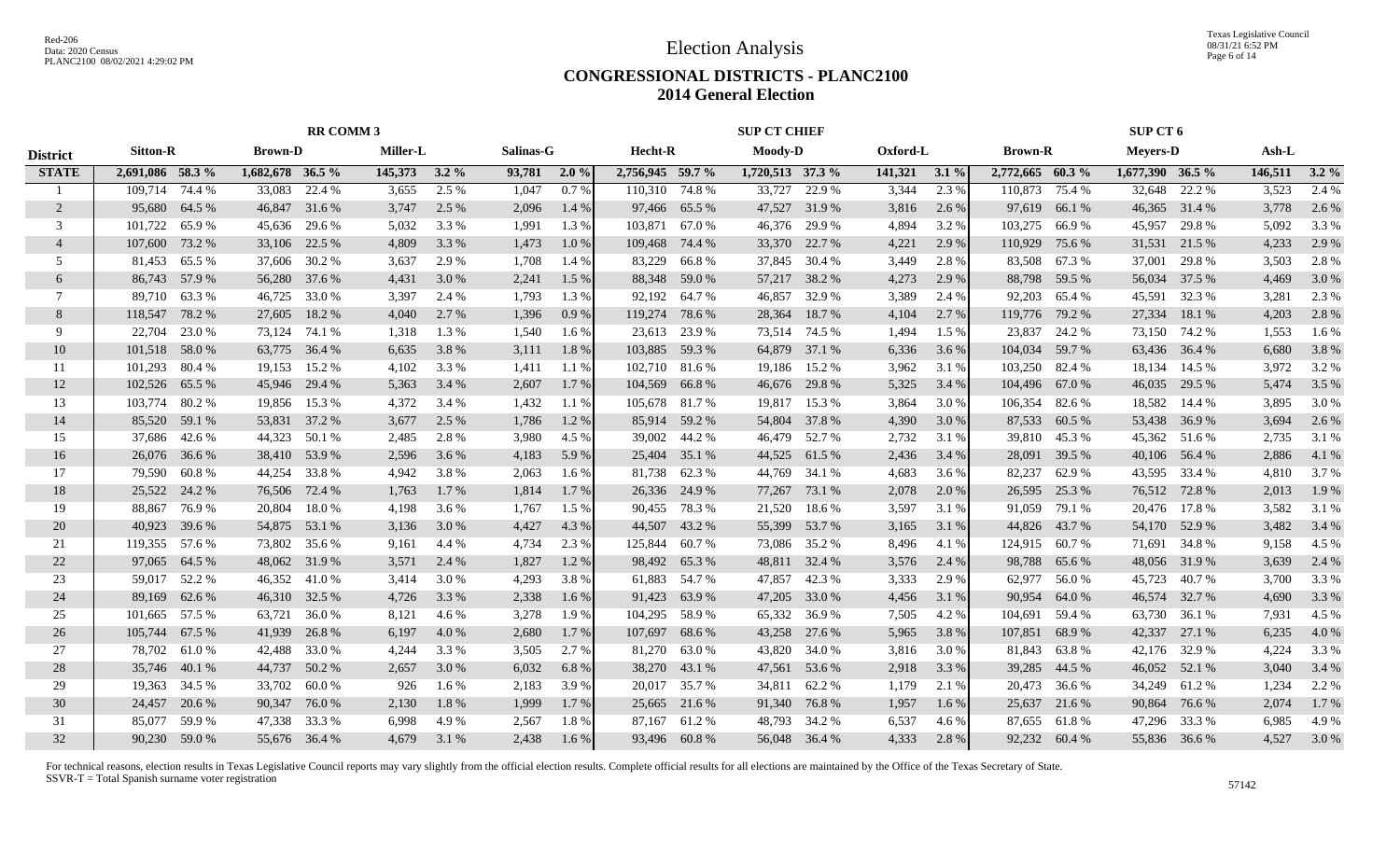Texas Legislative Council 08/31/21 6:52 PM Page 7 of 14

## **CONGRESSIONAL DISTRICTS - PLANC2100 2014 General Election**

|                 |                  |        |                    | <b>SUP CT 7</b> |                 |         |                    |         |                  |        | SUP CT 8       |        |                   |         |                     |        | CCA <sub>3</sub>  |               |                  |         |
|-----------------|------------------|--------|--------------------|-----------------|-----------------|---------|--------------------|---------|------------------|--------|----------------|--------|-------------------|---------|---------------------|--------|-------------------|---------------|------------------|---------|
| <b>District</b> | <b>Boyd-R</b>    |        | <b>Benavides-D</b> |                 | <b>Fulton-L</b> |         | <b>Waterbury-G</b> |         | <b>Johnson-R</b> |        | Koelsch-L      |        | <b>Chisholm-G</b> |         | <b>Richardson-R</b> |        | <b>Granberg-D</b> |               | <b>Bennett-L</b> |         |
| <b>STATE</b>    | 2,711,106 58.9 % |        | 1,730,904 37.6 %   |                 | $126,713$ 2.8%  |         | 34,487             | 0.7%    | 2,947,759 78.8 % |        | 447,479 12.0 % |        | 345,640           | $9.2\%$ | 2,738,093 59.8 %    |        | 1,672,821 36.6 %  |               | 165,315          | $3.6\%$ |
|                 | 110,603          | 75.3 % | 32,349             | 22.0 %          | 3,256           | 2.2 %   | 704                | 0.5%    | 114,179          | 89.7 % | 8,042          | 6.3%   | 5,128             | 4.0%    | 109,790             | 74.9 % | 32,760            | 22.3 %        | 4,050            | 2.8 %   |
| 2               | 94,125           | 63.7%  | 49,384             | 33.4 %          | 3,306           | 2.2 %   | 1,023              | 0.7%    | 101,153          | 80.9%  | 11,985         | 9.6%   | 11,833            | 9.5 %   | 96,056              | 65.3%  | 46,521            | 31.6 %        | 4,472            | 3.0%    |
| 3               | 101.940          | 66.0%  | 47,035             | 30.5 %          | 4,506           | 2.9 %   | 897                | $0.6\%$ | 107,865          | 80.1%  | 15,059         | 11.2 % | 11,690            | 8.7%    | 102,582             | 66.8%  | 45,679            | 29.7 %        | 5,363            | 3.5 %   |
| $\overline{4}$  | 110,019          | 75.1 % | 31,647             | 21.6 %          | 3,970           | 2.7 %   | 867                | 0.6%    | 115,022          | 88.4%  | 8,977          | 6.9%   | 6,138             | 4.7 %   | 108,967             | 74.8%  | 31,855            | 21.9 %        | 4,930            | 3.4 %   |
| 5               | 82,503           | 66.6 % | 37,392             | 30.2 %          | 3,282           | 2.6 %   | 777                | 0.6%    | 87,067           | 84.3%  | 10,406         | 10.1 % | 5,819             | 5.6 %   | 82,366              | 66.7%  | 37,151            | 30.1 %        | 4,014            | 3.2 %   |
| 6               | 87,604           | 58.7 % | 56,639             | 37.9 %          | 3,956           | 2.6 %   | 1,109              | 0.7%    | 93,665           | 79.8%  | 14,261         | 12.2 % | 9,385             | 8.0%    | 87,799              | 59.0 % | 56,074            | 37.7 %        | 4,916            | 3.3 %   |
| 7               | 87,021           | 61.7%  | 50,206             | 35.6 %          | 2,982           | 2.1 %   | 871                | 0.6%    | 95,286           | 81.1 % | 11,121         | 9.5 %  | 11,057            | 9.4 %   | 89,743              | 64.2 % | 45,833            | 32.8%         | 4,288            | 3.1 %   |
| 8               | 118,536          | 78.4 % | 28,101             | 18.6%           | 3,799           | 2.5 %   | 817                | 0.5%    | 123,472          | 88.6%  | 9,514          | 6.8%   | 6,394             | 4.6 %   | 118,790             | 78.8%  | 27,231            | 18.1 %        | 4,769            | 3.2 %   |
| 9               | 22,818           | 23.2 % | 73,684             | 74.8%           | 1,258           | 1.3 %   | 690                | 0.7 %   | 27,830           | 57.2 % | 11,313         | 23.2 % | 9,532             | 19.6 %  | 23,244              | 23.7 % | 72,988            | 74.4 %        | 1,870            | 1.9%    |
| 10              | 102,103          | 58.6%  | 64,955             | 37.3 %          | 5,752           | 3.3 %   | 1,396              | 0.8%    | 110,061          | 74.1 % | 19,137         | 12.9%  | 19,247            | 13.0 %  | 102,630             | 59.3%  | 63,514            | 36.7%         | 7,019            | 4.1 %   |
| 11              | 102,406          | 81.7%  | 18,501             | 14.8%           | 3,750           | 3.0 %   | 704                | 0.6%    | 106.186          | 90.5 % | 6,990          | 6.0%   | 4,094             | 3.5 %   | 102,190             | 81.8%  | 18,358            | 14.7 %        | 4,383            | 3.5 %   |
| 12              | 103,606          | 66.4 % | 46,287             | 29.7 %          | 4,812           | 3.1 %   | 1,308              | 0.8%    | 110,043          | 82.7 % | 13,126         | 9.9%   | 9,816             | 7.4 %   | 103,695             | 66.9%  | 45,409            | 29.3 %        | 5,984            | 3.9%    |
| 13              | 105,684          | 82.0%  | 18,670             | 14.5 %          | 3,633           | 2.8%    | 877                | 0.7%    | 109,426          | 90.7 % | 6,398          | 5.3 %  | 4,831             | 4.0 %   | 105,036             | 81.9%  | 18,879            | 14.7 %        | 4,398            | 3.4 %   |
| 14              | 86,004           | 59.5 % | 54,299             | 37.6 %          | 3,350           | 2.3 %   | 865                | 0.6 %   | 92,033           | 82.7 % | 11,174         | 10.0%  | 8,123             | 7.3 %   | 86,108              | 59.8%  | 53,291            | 37.0 %        | 4,560            | 3.2 %   |
| 15              | 37,685           | 42.5 % | 48,195             | 54.4 %          | 1,989           | 2.2 %   | 762                | 0.9%    | 46,517 73.2 %    |        | 10,896         | 17.2 % | 6,108             | 9.6%    | 39,428              | 45.0%  |                   | 44,875 51.2 % | 3,317            | 3.8%    |
| 16              | 26,552 37.2 %    |        | 41,746             | 58.5 %          | 2,118           | 3.0 %   | 948                | 1.3%    | 33,387           | 62.6 % | 12,386         | 23.2 % | 7,533             | 14.1 %  | 27,877              | 39.3 % |                   | 39,472 55.7 % | 3,542            | 5.0%    |
| 17              | 81.240           | 62.2 % | 44,025             | 33.7 %          | 4,446           | 3.4 %   | 950                | 0.7%    | 87,287           | 78.3%  | 13,345         | 12.0 % | 10,785            | 9.7%    | 81,103              | 62.4 % |                   | 43,477 33.5 % | 5,331            | 4.1 %   |
| 18              | 24,952           | 23.7 % | 77,702             | 73.9 %          | 1,750           | 1.7 %   | 811                | 0.8%    | 30,249           | 57.5 % | 11,285         | 21.4 % | 11,105            | 21.1 %  | 25,775              | 24.6 % | 76,470            | 73.0 %        | 2,572            | 2.5 %   |
| 19              | 90,114           | 78.3%  | 20,864             | 18.1 %          | 3,400           | 3.0 %   | 694                | $0.6\%$ | 94,713           | 89.1 % | 6,782          | 6.4 %  | 4,794             | 4.5 %   | 89,752              | 78.3%  | 20,732            | 18.1 %        | 4,181            | 3.6 %   |
| 20              | 41,428           | 40.1 % | 58,510             | 56.6 %          | 2,523           | 2.4 %   | 943                | 0.9%    | 52,524           | 66.8%  | 15,351         | 19.5 % | 10,753            | 13.7 %  | 44,761              | 43.8%  |                   | 53,532 52.4 % | 3,952            | 3.9 %   |
| 21              | 120,819          | 58.5 % | 75,999             | 36.8%           | 7,827           | 3.8%    | 2,002              | 1.0%    | 132,785          | 72.3 % | 24,067         | 13.1 % | 26,870            | 14.6 %  | 124,249             | 60.7%  |                   | 70,986 34.7 % | 9,550            | 4.7%    |
| 22              | 96,802           | 64.4 % | 49,512             | 32.9 %          | 3,252           | 2.2 %   | 802                | 0.5%    | 103,832          | 83.3%  | 11,696         | 9.4 %  | 9,058             | 7.3 %   | 97,796              | 65.3%  | 47,899            | 32.0 %        | 4,083            | 2.7 %   |
| 23              | 60,034           | 53.0%  | 49,431             | 43.7 %          | 2,786           | 2.5 %   | 948                | 0.8%    | 70,129           | 77.3 % | 12,720         | 14.0%  | 7,894             | 8.7%    | 62,490              | 55.8%  | 45,150            | 40.3%         | 4,328            | 3.9%    |
| 24              | 89,358           | 62.8%  | 47,739             | 33.6 %          | 4,202           | 3.0 %   | 990                | 0.7%    | 95,255           | 80.0%  | 14,223         | 12.0%  | 9,530             | 8.0%    | 90,015              | 63.7 % |                   | 46,316 32.8%  | 5,073            | 3.6 %   |
| 25              | 102,962          | 58.4%  | 64,728             | 36.7%           | 6.996           | 4.0%    | 1,603              | 0.9%    | 110,591          | 72.9 % | 20,228         | 13.3 % | 20,832            | 13.7%   | 103,123             | 58.9%  |                   | 63,678 36.4 % | 8,377            | 4.8%    |
| 26              | 106,605          | 68.2%  | 42,943             | 27.5 %          | 5,433           | 3.5 %   | 1,407              | 0.9%    | 112,326          | 80.4 % | 16,117         | 11.5 % | 11,195            | 8.0%    | 106,898             | 68.8%  |                   | 42,115 27.1 % | 6,465            | 4.2%    |
| 27              | 79,921           | 62.0%  | 44,284             | 34.4 %          | 3,585           | 2.8%    | 1,027              | 0.8%    | 88,431           | 81.3%  | 12,180         | 11.2 % | 8,190             | 7.5 %   | 80,476              | 63.1 % | 41,891            | 32.8%         | 5,229            | 4.1 %   |
| 28              | 36,583           | 41.1 % | 49,414             | 55.5 %          | 2,080           | 2.3 %   | 1,013              | 1.1 %   | 47,815           | 70.7 % | 11,630         | 17.2 % | 8,160             | 12.1 %  | 38,775              | 43.9%  | 45,658            | 51.7 %        | 3,823            | 4.3 %   |
| 29              | 19,188           | 34.2 % | 35,434             | 63.2%           | 915             | $1.6\%$ | 508                | 0.9%    | 23,119           | 68.3%  | 5,577          | 16.5 % | 5,150             | 15.2 %  | 19,968              | 35.8%  | 34,239            | 61.4 %        | 1,528            | 2.7 %   |
| 30              | 24,979           | 21.1 % | 91,035             | 76.7 %          | 1,962           | 1.7 %   | 667                | 0.6 %   | 30,323           | 52.9 % | 16,291         | 28.4 % | 10,660            | 18.6%   | 25,023              | 21.1 % | 90,702            | 76.6 %        | 2,612            | 2.2 %   |
| 31              | 86.370           | 60.8%  | 48,288             | 34.0 %          | 6,138           | 4.3 %   | 1,220              | 0.9%    | 92,482           | 75.9 % | 16,799         | 13.8%  | 12,620            | 10.4 %  | 86,567              | 61.3%  | 47,511            | 33.6 %        | 7,172            | 5.1 %   |
| 32              | 90,577 59.3 %    |        |                    | 57,104 37.4 %   | 3,995           | 2.6 %   | 1,083              | 0.7 %   | 97,527 78.6 %    |        | 15,886         | 12.8%  | 10,639            | 8.6%    | 91,239              | 60.2%  |                   | 55,280 36.5 % | 4,983            | 3.3 %   |
|                 |                  |        |                    |                 |                 |         |                    |         |                  |        |                |        |                   |         |                     |        |                   |               |                  |         |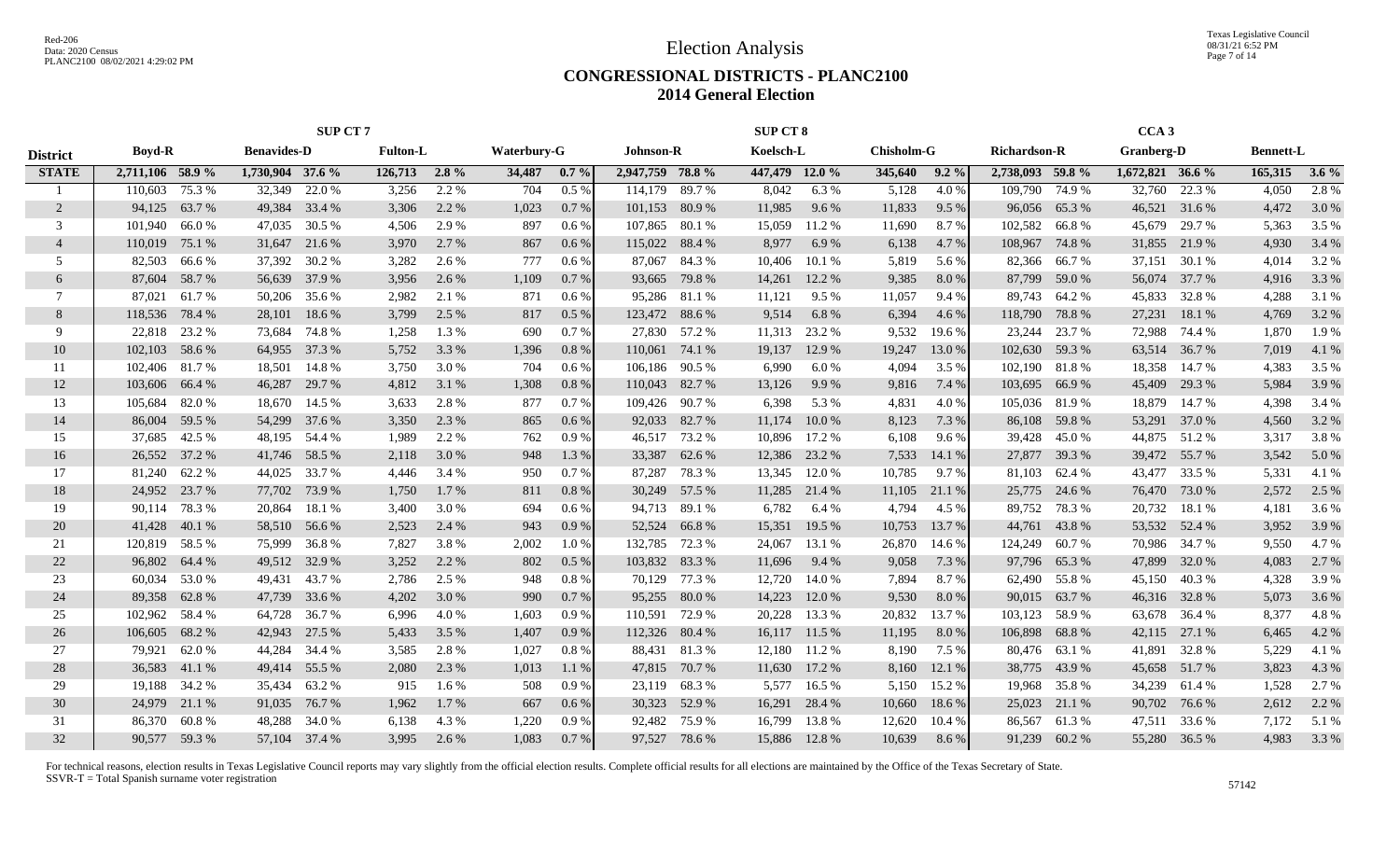Texas Legislative Council 08/31/21 6:52 PM Page 8 of 14

#### **CONGRESSIONAL DISTRICTS - PLANC2100 2014 General Election**

|                 |                  |        | CCA <sub>4</sub> |        |                         |            |                  |        | CCA <sub>9</sub> |        |           |           |
|-----------------|------------------|--------|------------------|--------|-------------------------|------------|------------------|--------|------------------|--------|-----------|-----------|
| <b>District</b> | <b>Yeary-R</b>   |        | Parker-L         |        | <b>Sanders-Castro-G</b> |            | <b>Newell-R</b>  |        | <b>Strange-L</b> |        | Altgelt-G |           |
| <b>STATE</b>    | 2,876,166 76.3 % |        | 498,937 13.2 %   |        | 393,991 10.5 %          |            | 2,929,782 78.3 % |        | 491,967 13.1 %   |        | 320,457   | $8.6\%$   |
|                 | 112,561          | 87.9%  | 10,655           | 8.3%   | 4,848                   | 3.8%       | 113,512          | 89.0%  | 10,035           | 7.9%   | 4,043     | 3.2 %     |
| $\overline{c}$  | 100,400          | 79.7%  | 12,394           | 9.8%   | 13,129                  | 10.4 %     | 101,279          | 80.7%  | 12,552           | 10.0%  | 11,718    | 9.3 %     |
| 3               | 105,805          | 77.4 % | 17,501           | 12.8%  | 13,401                  | 9.8%       | 106,515          | 78.8%  | 17,346           | 12.8%  | 11,330    | 8.4%      |
| $\overline{4}$  | 112,742          | 86.4%  | 12,335           | 9.5%   | 5,395                   | 4.1%       | 114,594          | 87.9%  | 11,021           | 8.5%   | 4,685     | 3.6%      |
| 5               | 85,005           | 82.2%  | 12,791           | 12.4 % | 5,652                   | 5.5 %      | 86,638           | 84.1 % | 11,763           | 11.4 % | 4,633     | 4.5 %     |
| 6               | 91,340           | 77.3 % | 17,536           | 14.8%  | 9,286                   | 7.9%       | 93,010           | 79.2 % | 16,312           | 13.9%  | 8,118     | $6.9~\%$  |
| $\overline{7}$  | 94,290           | 79.8%  | 11,549           | 9.8%   | 12,348                  | 10.4%      | 95,396           | 80.9%  | 11,678           | 9.9%   | 10,833    | 9.2%      |
| 8               | 122,519          | 87.8 % | 10,461           | 7.5 %  | 6,525                   | 4.7%       | 122,967          | 88.5 % | 10,421           | 7.5 %  | 5,612     | $4.0\ \%$ |
| 9               | 26,909           | 53.6%  | 13,047           | 26.0%  | 10,273                  | 20.5 %     | 27,430           | 55.5 % | 13,175           | 26.6%  | 8,849     | 17.9%     |
| 10              | 108,675          | 72.8%  | 20,432           | 13.7%  | 20,091                  | 13.5 %     | 109,809          | 74.0%  | 20,280           | 13.7%  | 18,232    | 12.3 %    |
| 11              | 102,888          | 87.4 % | 11,091           | 9.4%   | 3,785                   | 3.2%       | 105,724          | 90.2%  | 8,288            | 7.1 %  | 3,247     | 2.8%      |
| 12              | 106,737          | 79.9%  | 17,327           | 13.0%  | 9,487                   | 7.1 %      | 109,393          | 82.4 % | 14,621           | 11.0%  | 8,731     | 6.6%      |
| 13              | 105,484          | 87.2%  | 11,934           | 9.9%   | 3,526                   | 2.9%       | 109,085          | 90.6%  | 8,027            | 6.7%   | 3,350     | 2.8 %     |
| 14              | 91,094           | 81.5%  | 11,961           | 10.7%  | 8,674                   | 7.8 %      | 91,691           | 82.5 % | 12,520           | 11.3%  | 6,963     | $6.3~\%$  |
| 15              | 44,465           | 68.7%  | 9,323            | 14.4 % | 10,898                  | 16.8%      | 46,286           | 72.7%  | 11,340           | 17.8%  | 6,080     | 9.5%      |
| 16              | 31,608           | 57.7 % | 10,760           | 19.7%  | 12,378                  | 22.6 %     | 33,263           | 61.7%  | 13,063           | 24.2 % | 7,570     | 14.0 %    |
| 17              | 85,137           | 76.1 % | 15,818           | 14.1 % | 10,966                  | 9.8%       | 86,618           | 77.8%  | 14,917           | 13.4 % | 9,756     | $8.8~\%$  |
| 18              | 29,390           | 54.2 % | 13,071           | 24.1 % | 11,786                  | 21.7%      | 30,121           | 56.0%  | 13,126           | 24.4 % | 10,510    | 19.6%     |
| 19              | 90,543           | 84.5 % | 12,000           | 11.2%  | 4,561                   | 4.3 %      | 94,113           | 88.6%  | 8,322            | 7.8%   | 3,838     | 3.6%      |
| 20              | 49,497           | 62.1 % | 13,477           | 16.9%  | 16,737                  | 21.0%      | 51,820           | 65.9%  | 16,017           | 20.4 % | 10,750    | 13.7%     |
| 21              | 129,968          | 70.4 % | 26,106           | 14.1 % | 28,637                  | 15.5 %     | 131,342          | 71.8%  | 26,182           | 14.3 % | 25,516    | 13.9%     |
| 22              | 103,174          | 81.8%  | 12,397           | 9.8%   | 10,491                  | 8.3%       | 103,879          | 82.8%  | 12,622           | 10.1%  | 8,894     | $7.1~\%$  |
| 23              | 67,060           | 73.2 % | 12,274           | 13.4 % | 12,277                  | 13.4 %     | 69,512           | 76.8%  | 13,492           | 14.9%  | 7,533     | 8.3%      |
| 24              | 93,441           | 78.1 % | 15,874           | 13.3 % | 10,404                  | 8.7%       | 94,697           | 79.5 % | 15,451           | 13.0%  | 8,915     | 7.5 %     |
| 25              | 108,069          | 71.0%  | 23,312           | 15.3%  | 20,869                  | 13.7%      | 110,105          | 72.8%  | 21,727           | 14.4 % | 19,496    | 12.9%     |
| 26              | 110,609          | 78.5 % | 18,513           | 13.1 % | 11,780                  | 8.4%       | 111,840          | 79.7%  | 17,714           | 12.6 % | 10,731    | 7.6 %     |
| 27              | 86,387           | 79.2 % | 12,108           | 11.1 % | 10,575                  | 9.7%       | 88,069           | 81.6%  | 12,795           | 11.9%  | 7,016     | 6.5%      |
| 28              | 44,786           | 65.4 % | 9,990            | 14.6 % | 13,688                  | $20.0\;\%$ | 45,555           | 67.1 % | 11,610           | 17.1 % | 10,688    | 15.8 %    |
| 29              | 22,303           | 64.9%  | 5,285            | 15.4 % | 6,759                   | 19.7%      | 23,139           | 68.1%  | 5,725            | 16.8%  | 5,120     | 15.1 %    |
| 30              | 28,321           | 49.1 % | 19,178           | 33.3 % | 10,174                  | 17.6 %     | 29,356           | 51.9%  | 19,006           | 33.6%  | 8,180     | 14.5 %    |
| 31              | 91,126           | 74.2 % | 18,259           | 14.9%  | 13,351                  | 10.9%      | 92,184           | 75.6%  | 18,195           | 14.9%  | 11,536    | 9.5%      |
| 32              | 94,922           | 76.6%  | 17,789           | 14.4 % | 11,222                  | 9.1 %      | 96,346           | 78.3%  | 17,242           | 14.0 % | 9,394     | 7.6 %     |
|                 |                  |        |                  |        |                         |            |                  |        |                  |        |           |           |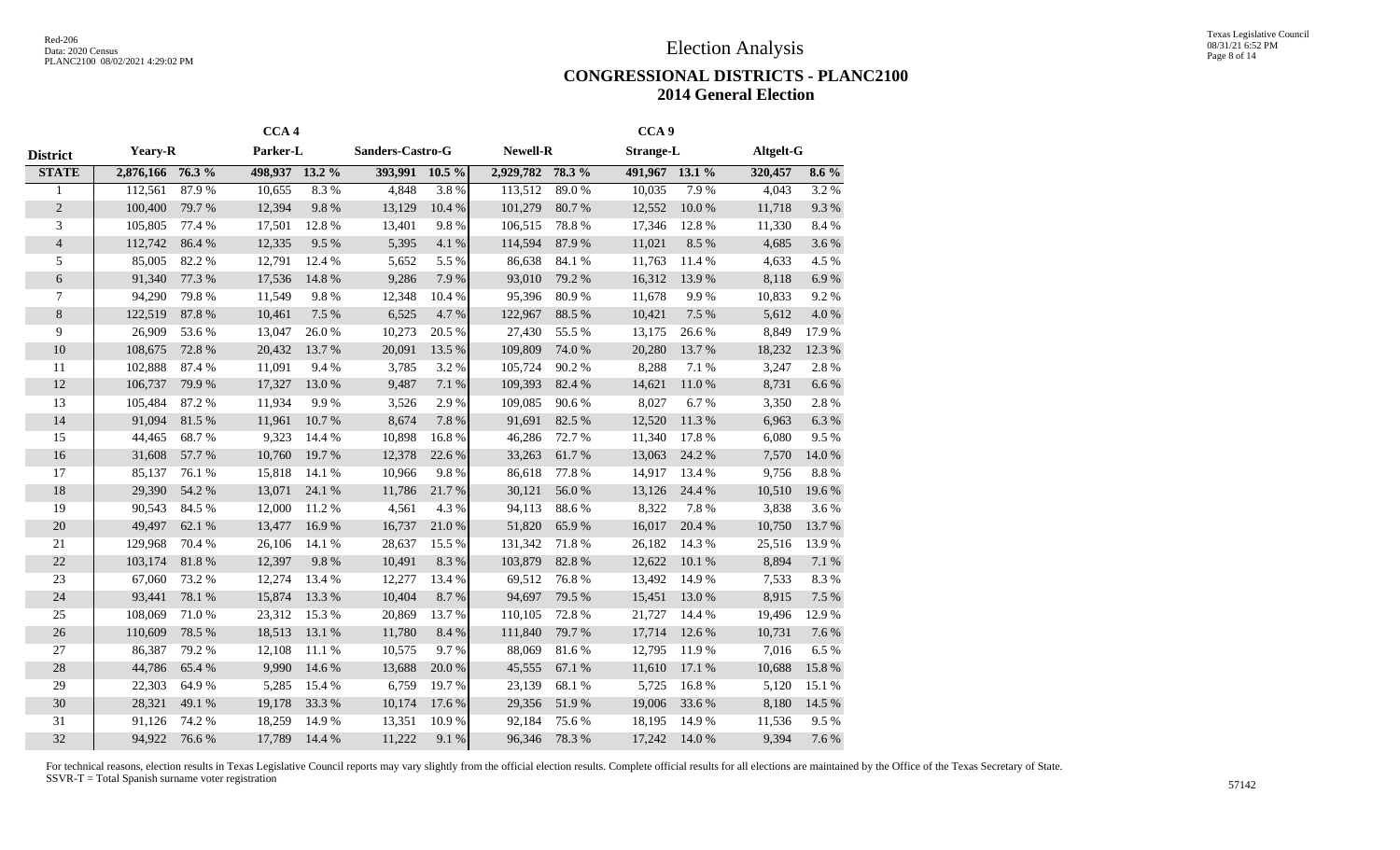Texas Legislative Council 08/31/21 6:52 PM Page 9 of 14

## **CONGRESSIONAL DISTRICTS - PLANC2100 2014 General Election**

|                 |                |                  | <b>U.S. SEN</b> |                |                          |                |               | <b>GOVERNOR</b>  |                |               |
|-----------------|----------------|------------------|-----------------|----------------|--------------------------|----------------|---------------|------------------|----------------|---------------|
| <b>District</b> | Cornyn-R       | <b>Alameel-D</b> | Paddock-L       | Sanchez-G      | <b>Tahiro-W</b>          | Abbott-R       | Davis-D       | <b>Glass-L</b>   | Parmer-G       | Pavitt-W      |
| 33 <sup>7</sup> | 18,841 31.1 %  | 39,423 65.0 %    | $1,417$ 2.3 %   | 995<br>$1.6\%$ | 0.0 %                    | 18,330 29.6 %  | 42,546 68.7 % | $1.2\%$<br>721   | 283<br>$0.5\%$ | $0.0\%$       |
| 34              | 37,063 46.8 %  | 37,609 47.5 %    | $2,422$ $3.1\%$ | 2.047<br>2.6 % | $0.1\%$<br>48            | 37,237 45.6 %  | 42,496 52.1 % | 1.361<br>$1.7\%$ | 484<br>$0.6\%$ | 0.1%<br>44    |
| 35              | 36,970 38.2 %  | 53,492 55.3 %    | 3,815<br>3.9 %  | 2,401<br>2.5 % | $0.0\%$<br>42.           | 34,848 35.5 %  | 60,800 62.0 % | 1.866<br>1.9%    | 588<br>$0.6\%$ | $0.0\%$<br>35 |
| 36              | 100,448 75.7 % | 27,909 21.0 %    | 3,443<br>2.6 %  | 927<br>$0.7\%$ | 0.0 %<br>30 <sup>1</sup> | 100,511 74.3 % | 32,505 24.0 % | 1,732<br>1.3%    | 503<br>$0.4\%$ | $0.0\%$<br>26 |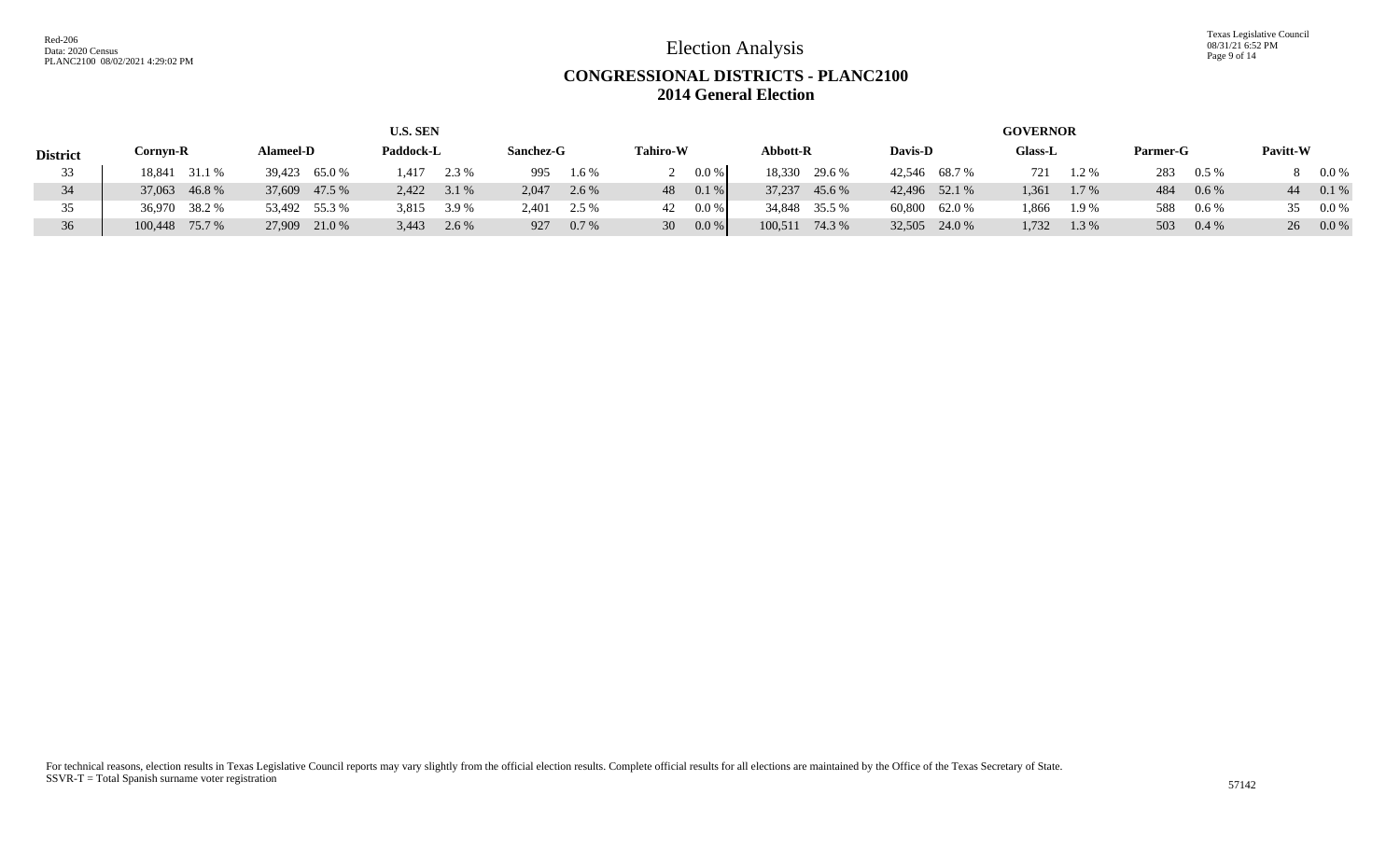Texas Legislative Council 08/31/21 6:52 PM Page 10 of 14

# **CONGRESSIONAL DISTRICTS - PLANC2100 2014 General Election**

|                 |               | <b>LT. GOVERNOR</b> |                 |                 |                 | <b>ATTORNEY GEN</b> |                  |                 | <b>COMPTROLLER</b> |                  |
|-----------------|---------------|---------------------|-----------------|-----------------|-----------------|---------------------|------------------|-----------------|--------------------|------------------|
| <b>District</b> | Patrick-R     | Van De Putte-D      | <b>Butler-L</b> | Courtnev-G      | <b>Paxton-R</b> | <b>Houston-D</b>    | <b>Balagia-L</b> | Osborne-G       | Hegar-R            | <b>Collier-D</b> |
| 33              | 18,259 29.7 % | 41,625 67.7 %       | $1,210$ 2.0 %   | $0.7\%$<br>404  | 18,130 29.7 %   | 41,126 67.3 %       | 1,428<br>2.3 %   | $0.7\%$<br>450  | 17,575 28.9 %      | 41,107 67.6 %    |
|                 | 33,400 41.7 % | 44,563 55.6 %       | 2.2 %<br>1,728  | $0.6\%$<br>446  | 33,342 42.2 %   | 42,224 53.5 %       | 2,657<br>3.4 %   | 1.0%<br>751     | 33,207 42.5 %      | 41,124 52.6 %    |
| 35.             | 33,172 34.0 % | 60,574 62.1 %       | 2,962<br>3.0 %  | 0.9%<br>909     | 33,672 34.8 %   | 57,398 59.2 %       | 4,657<br>4.8%    | .164<br>$1.2\%$ | 32,891<br>34.2 %   | 57,244 59.6 %    |
| 36              | 98,825 73.6 % | 31,770 23.7 %       | 3,153<br>2.3 %  | $0.4 \%$<br>543 | 98,762 73.7 %   | 32,531 24.3 %       | 2,253<br>1.7 %   | 0.4 %<br>545    | 96,127 72.4 %      | 32,474 24.5 %    |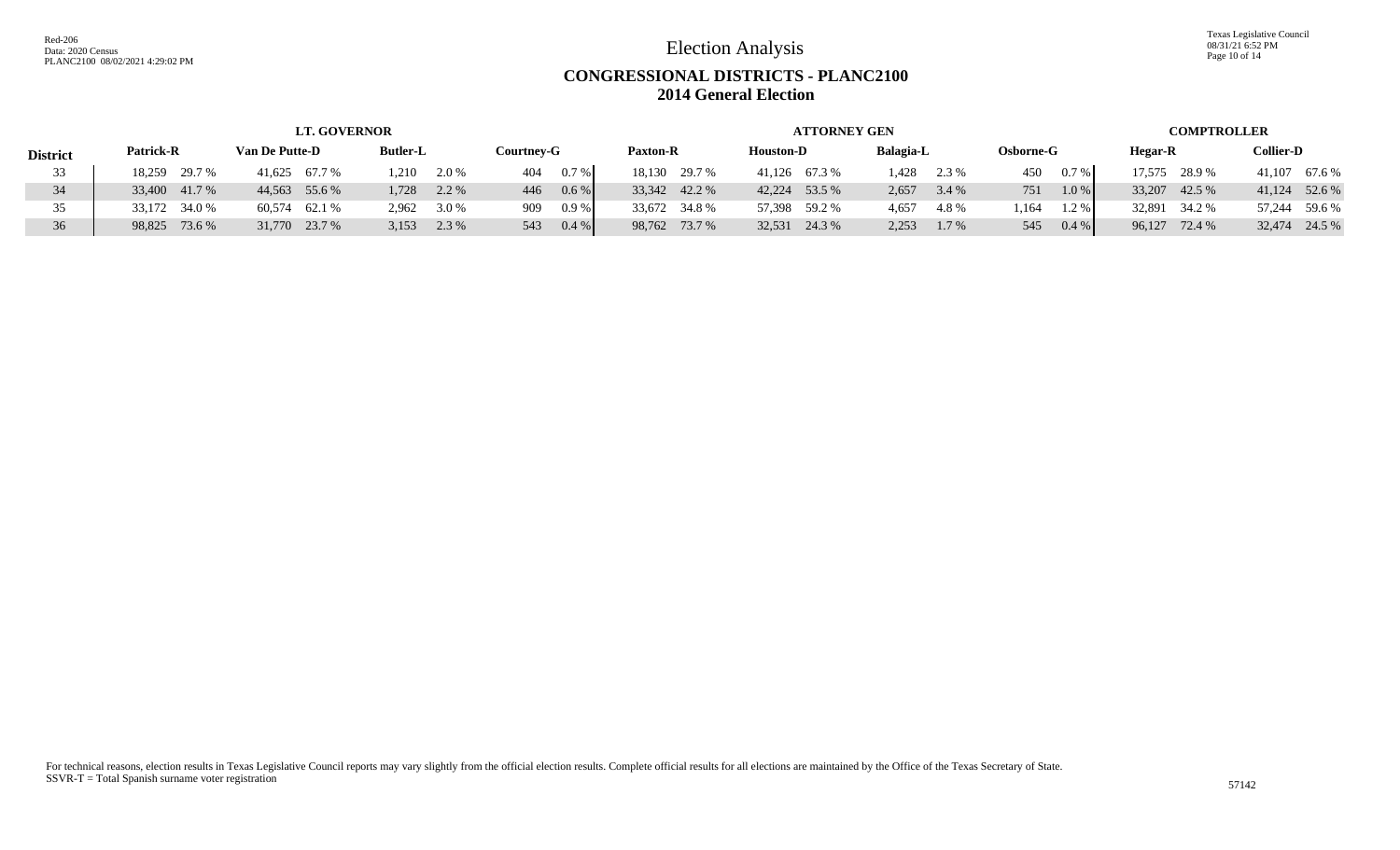Texas Legislative Council 08/31/21 6:52 PM Page 11 of 14

# **CONGRESSIONAL DISTRICTS - PLANC2100 2014 General Election**

|                 | <b>COMPTROLLER</b> |                 |                  | <b>LAND COMM</b> |                |                   |                 | <b>AG COMM</b> |                |                   |
|-----------------|--------------------|-----------------|------------------|------------------|----------------|-------------------|-----------------|----------------|----------------|-------------------|
| <b>District</b> | Sanders-L          | <b>Shafto-G</b> | <b>Bush-R</b>    | Cook-D           | Knight-L       | <b>Alessi-G</b>   | <b>Miller-R</b> | Hogan-D        | Palmquist-L    | <b>Kendrick-G</b> |
|                 | 1,543<br>2.5 %     | 1.0 %<br>626    | 18,928 31.0 %    | 39,974 65.4 %    | 1,253<br>2.1 % | 1.6%<br>965       | 17,595 29.0 %   | 40,701 67.0 %  | 1,457<br>2.4 % | 993<br>1.6 %      |
| 34              | 3.6 %<br>2,801     | 1.3 %<br>1,011  | 37,559 47.2 %    | 38,694<br>48.6 % | 1,820<br>2.3 % | 2.0%<br>1.570     | 32,410 41.4 %   | 42,010 53.7 %  | 2,333<br>3.0 % | 1.9%<br>1,490     |
|                 | 4.3 %<br>4,105     | 1,835<br>1.9%   | 35,453 36.7 %    | 55,077<br>56.9 % | 3.7 %<br>3,571 | $2.7\%$<br>2,619  | 32,359 33.9 %   | 55,975 58.6 %  | 4,242<br>4.4 % | 3,001<br>3.1 %    |
| 36              | 3,196<br>2.4 %     | 0.7%<br>887     | 99,884<br>74.6 % | 29,734<br>22.2 % | $3,140$ 2.3 %  | $0.8 \%$<br>1,062 | 96,588 72.9 %   | 31,272 23.6 %  | 2,962<br>2.2 % | 1.3 %<br>1,667    |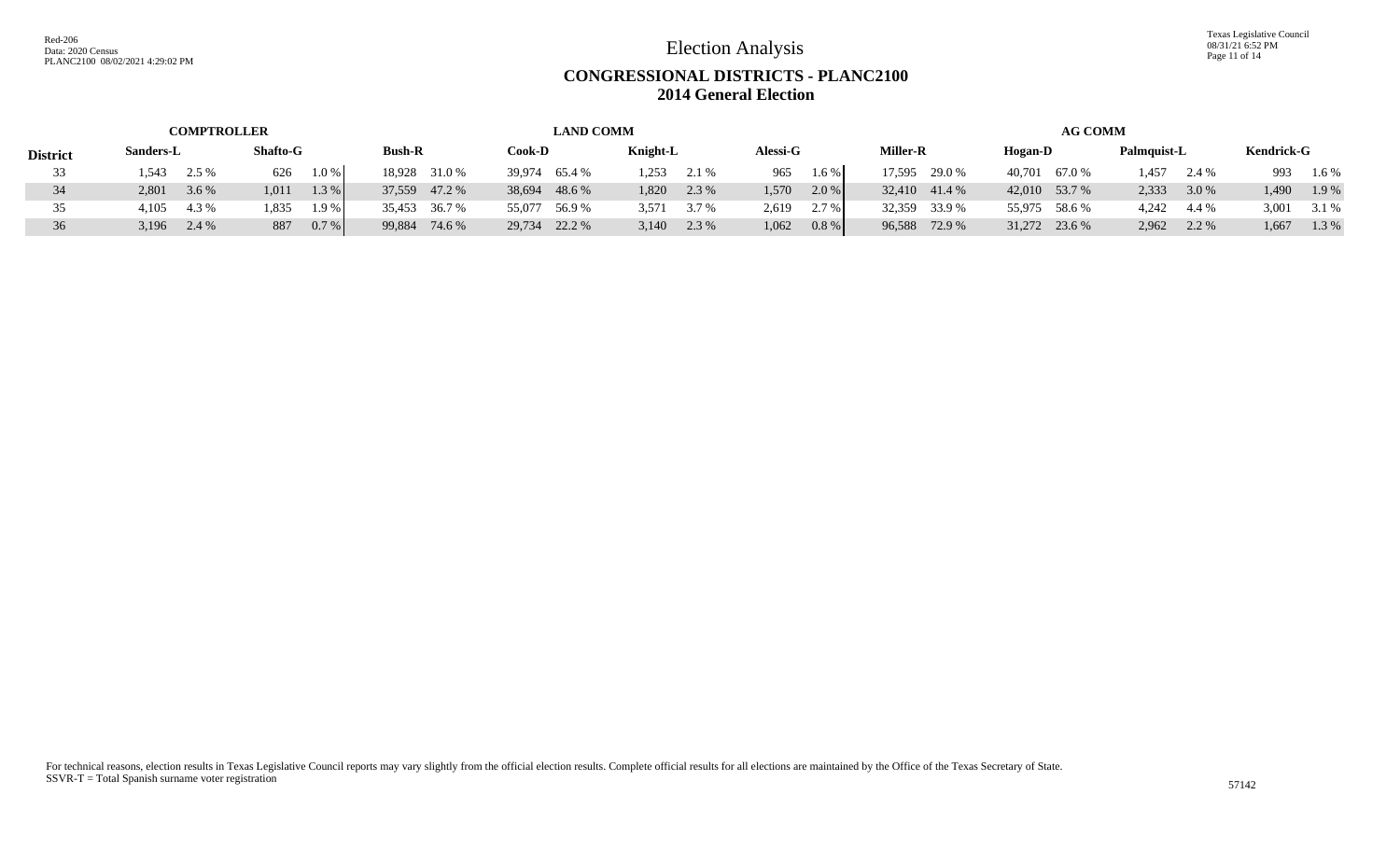Texas Legislative Council 08/31/21 6:52 PM Page 12 of 14

# **CONGRESSIONAL DISTRICTS - PLANC2100 2014 General Election**

|                 |                 | <b>RR COMM 3</b> |                 |                |                  | <b>SUP CT CHIEF</b> |                  |                  | SUP CT 6        |                |
|-----------------|-----------------|------------------|-----------------|----------------|------------------|---------------------|------------------|------------------|-----------------|----------------|
| <b>District</b> | <b>Sitton-R</b> | <b>Brown-D</b>   | <b>Miller-L</b> | Salinas-G      | Hecht-R          | <b>Moodv-D</b>      | Oxford-L         | <b>Brown-R</b>   | <b>Mevers-D</b> | Ash-L          |
| 33              | 17,412 28.6 %   | 40,149 66.0 %    | $1,398$ $2.3\%$ | 1.902<br>3.1 % | 18,081<br>29.8 % | 41,195 67.8 %       | 1,489<br>2.5%    | 18,264<br>30.1 % | 40,729 67.2 %   | .602<br>2.6 %  |
| 34              | 32,043 40.8 %   | 39,441 50.3 %    | 2,376 3.0 %     | 5.9%<br>4,604  | 33,399 42.7 %    | 42,419 54.2 %       | 2,435<br>$3.1\%$ | 34,625 44.5 %    | 40,616 52.2 %   | 2,638<br>3.4 % |
| 35              | 31,725 33.0 %   | 56,101 58.4 %    | 4,136 4.3 %     | 4.3 %<br>4,144 | 33,988 35.4 %    | 57,615 60.0 %       | 4,355<br>4.5 %   | 34,497<br>36.1 % | 56,335 59.0 %   | 4,656<br>4.9 % |
|                 | 97,148 73.3 %   | 30,768 23.2 %    | 3,304<br>2.5 %  | 1.0%<br>1.391  | 97,989<br>73.9 % | $31,244$ 23.6 %     | 3,419<br>$2.6\%$ | 98,875<br>75.0 % | 29,669 22.5 %   | 3,320<br>2.5 % |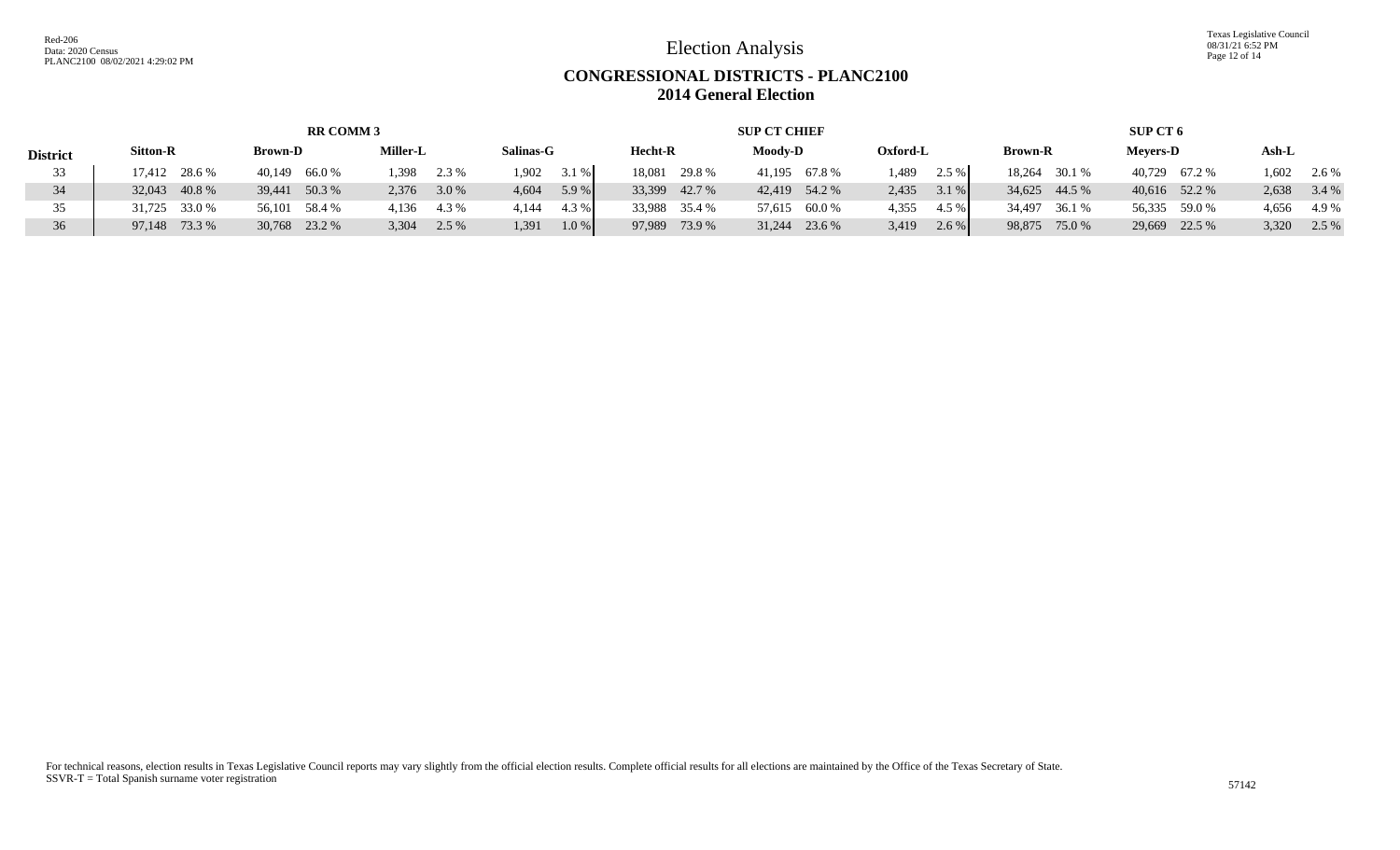Texas Legislative Council 08/31/21 6:52 PM Page 13 of 14

# **CONGRESSIONAL DISTRICTS - PLANC2100 2014 General Election**

| <b>SUP CT 7</b> |                 |                    |                 |                  |                   | <b>SUP CT 8</b> |                   | CCA <sub>3</sub>    |               |                  |  |
|-----------------|-----------------|--------------------|-----------------|------------------|-------------------|-----------------|-------------------|---------------------|---------------|------------------|--|
| <b>District</b> | <b>Boyd-R</b>   | <b>Benavides-D</b> | <b>Fulton-L</b> | Waterbury-G      | Johnson-R         | Koelsch-L       | <b>Chisholm-G</b> | <b>Richardson-R</b> | Granberg-D    | <b>Bennett-L</b> |  |
|                 | 29.0%<br>17.613 | 41,394 68.1 %      | 1.281<br>2.1 %  | 0.8 %<br>485     | 20,638 62.8 %     | 7,468 22.7 %    | 14.5 %<br>4,757   | 17,879<br>29.5 %    | 40,815 67.4 % | 1,831<br>3.0 %   |  |
| 34              | 40.9%<br>32.184 | 44,089 56.0 %      | 2.3 %<br>1,784  | 0.9%<br>677      | 41,855 71.8 %     | 10,586 18.2 %   | 10.0 %<br>5,847   | 34,220 43.9 %       | 40,463 51.9 % | 3,337<br>4.3 %   |  |
|                 | 32,680 34.0 %   | 61.0 %<br>58,647   | 3.569<br>3.7 %  | 1.240<br>$1.3\%$ | 40,069 56.2 %     | 16,845 23.6 %   | 14,423 20.2 %     | 34,026 35.7 %       | 56,127 58.9 % | 5,070<br>5.3 %   |  |
| 36              | 97,488 73.8 %   | 30,672 23.2 %      | 3,070<br>2.3 %  | $0.6\%$<br>802   | 102,617<br>88.6 % | 7,618<br>6.6 %  | 5,650<br>4.9 %    | 97,657 74.3 %       | 29,890 22.7 % | 3.0 %<br>3,943   |  |